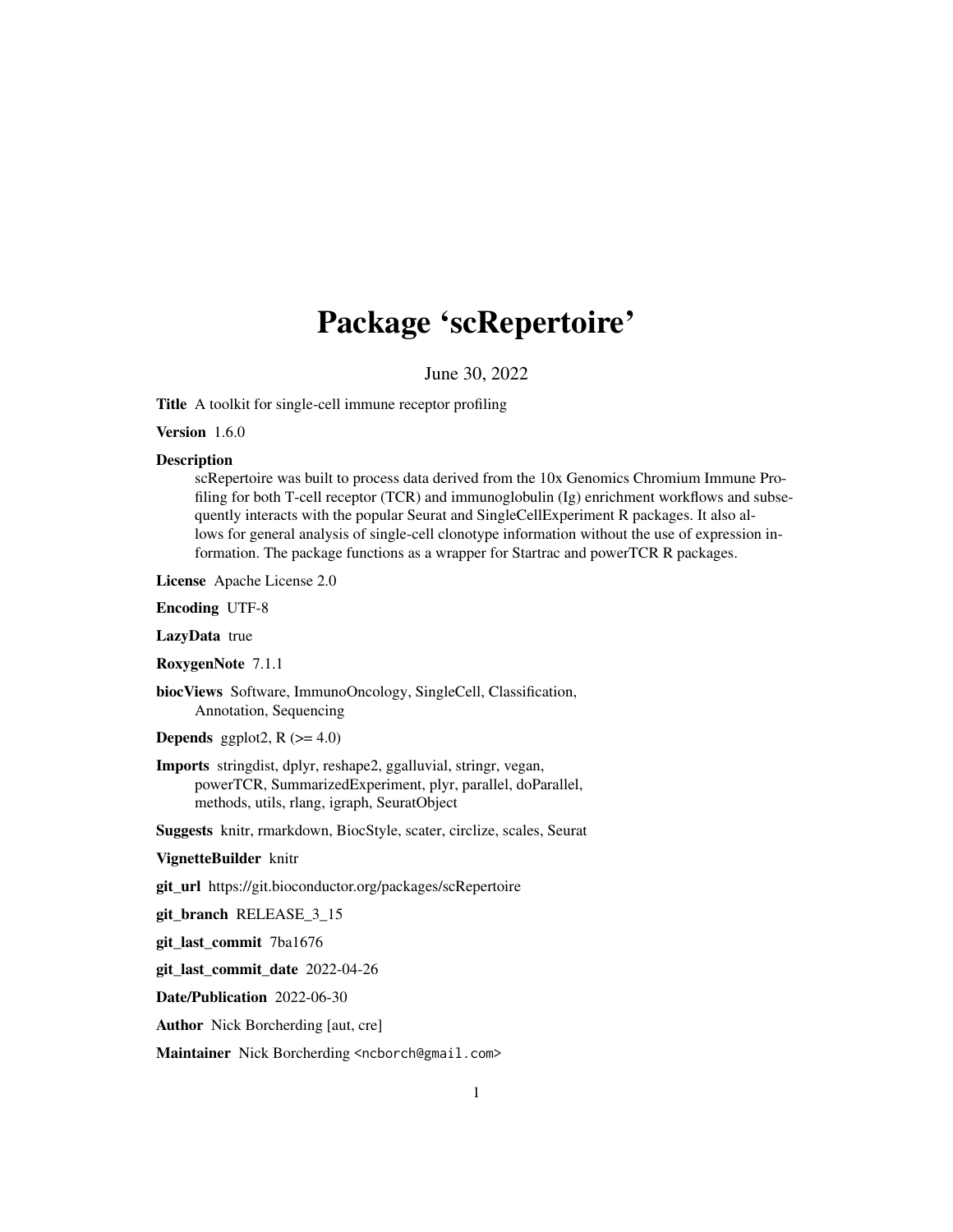# <span id="page-1-0"></span>R topics documented:

|       | 2              |
|-------|----------------|
|       | 3              |
|       | $\overline{4}$ |
|       | 5              |
|       | 6              |
|       | $\tau$         |
|       | 8              |
|       | 9              |
|       | 10             |
|       | 11             |
|       | <sup>12</sup>  |
|       | 13             |
|       | 14             |
|       | 15             |
|       | <b>16</b>      |
|       | -16            |
|       |                |
|       | -18            |
|       |                |
|       | <b>20</b>      |
|       | 21             |
|       | 22             |
|       |                |
|       |                |
|       |                |
|       |                |
| Index | 26             |

abundanceContig *Demonstrate the relative abundance of clonotypes by group or sample.*

# Description

This function takes the output of combineTCR(), combineBCR(), or expression2List() and displays the number of clonotypes at specific frequencies by sample or group. Visualization can either be a line graph using calculated numbers or if scale = TRUE, the output will be a density plot. Multiple sequencing runs can be group together using the group parameter. If a matrix output for the data is preferred, set exportTable = TRUE.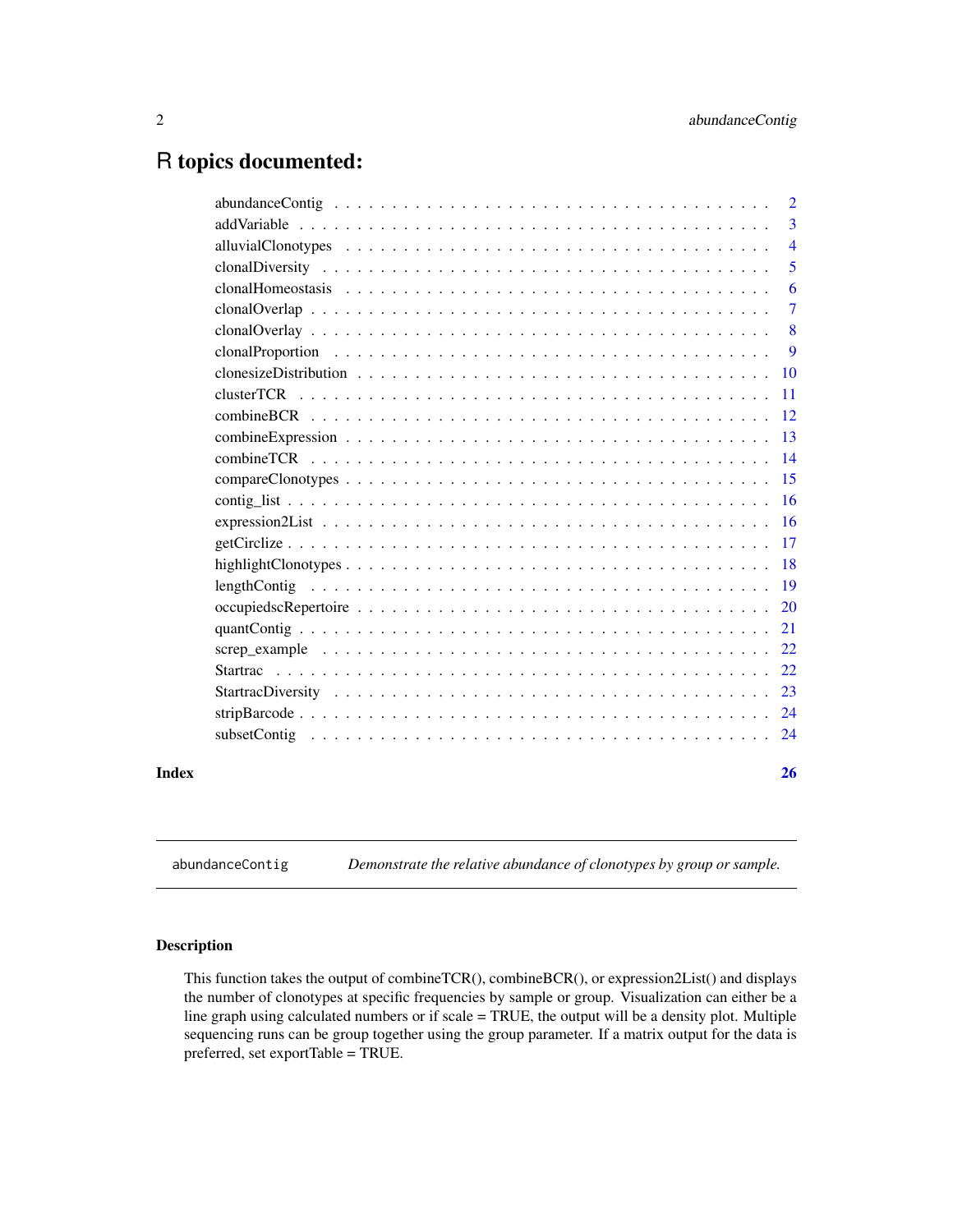#### <span id="page-2-0"></span>addVariable 3

# Usage

```
abundanceContig(
  df,
  cloneCall = "gene+nt",
  scale = FALSE,
 group = NULL,
 exportTable = FALSE
)
```
# Arguments

| df          | The product of combineTCR(), combineBCR(), or expression2List().                                                                 |
|-------------|----------------------------------------------------------------------------------------------------------------------------------|
| cloneCall   | How to call the clonotype - CDR3 gene (gene), CDR3 nucleotide (nt), CDR3<br>amino acid (aa), or C DR3 gene+nucleotide (gene+nt). |
| scale       | Converts the graphs into denisty plots in order to show relative distributions.                                                  |
| group       | The column header for which you would like to analyze the data.                                                                  |
| exportTable | Returns the data frame used for forming the graph to the visualization.                                                          |

# Value

ggplot of the total or relative adundance of clonotypes across quanta

# Examples

```
#Making combined contig data
x <- contig_list
combined <- combineTCR(x, rep(c("PX", "PY", "PZ"), each=2),
rep(c("P", "T"), 3), cells ="T-AB")
abundanceContig(combined, cloneCall = "gene", scale = FALSE)
```
addVariable *Adding variables after the combination of contigs.*

# Description

This function adds variables to the product of combineTCR() combineBCR() or expression2List() to be used in later visualizations. For each element, the function will add a column (labled by name) with the variable. The length of the variable paramater needs to match the length of the combined object.

# Usage

```
addVariable(df, name = NULL, variables = NULL)
```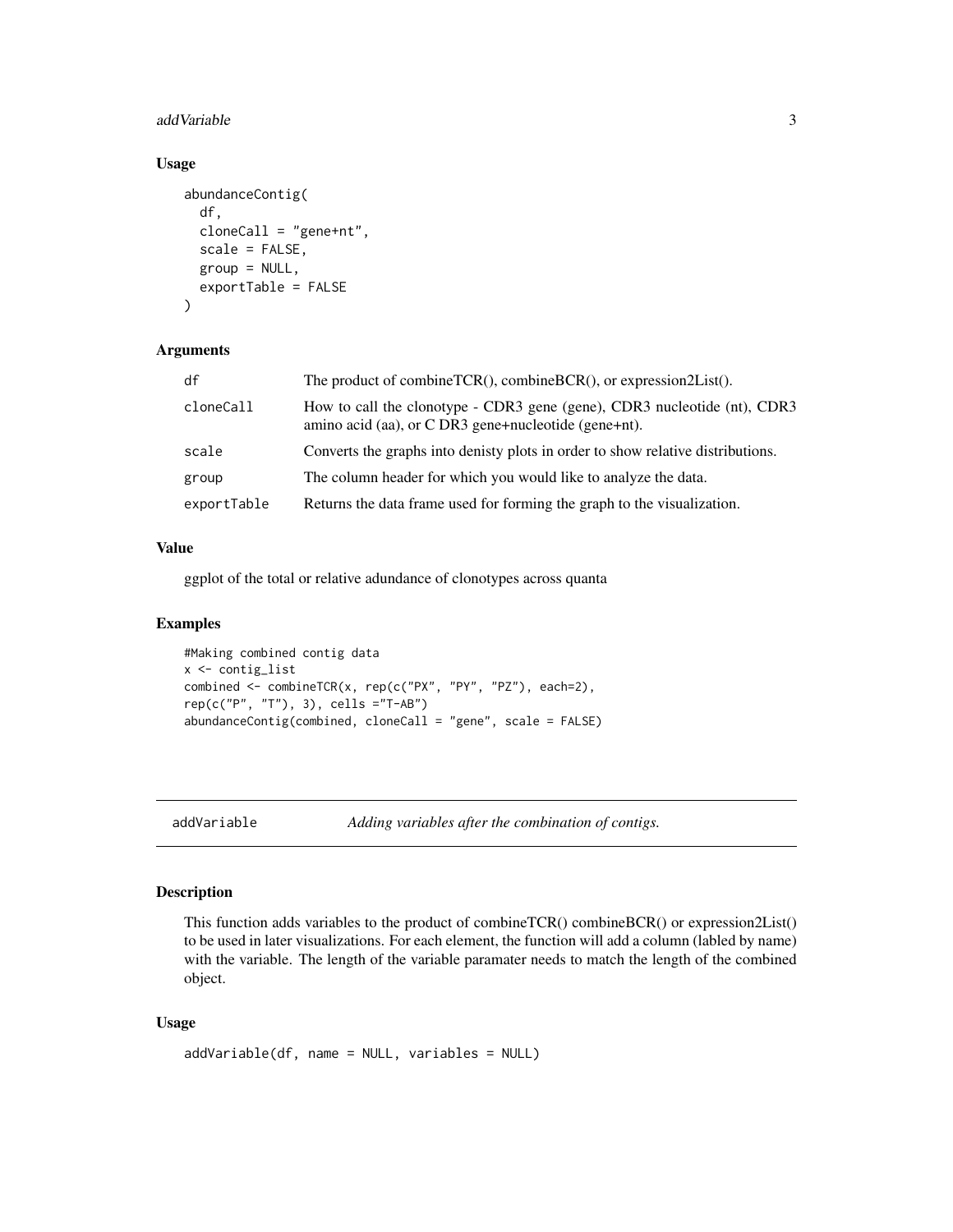# <span id="page-3-0"></span>Arguments

| df        | The product of combineTCR() combineBCR() or expression2List(). |
|-----------|----------------------------------------------------------------|
| name      | The column header to add.                                      |
| variables | The exact values to add to each element of the list.           |

# Value

list of contigs with a new column (name).

# Examples

```
x <- contig_list
combined <- combineTCR(x, rep(c("PX", "PY", "PZ"), each=2),
rep(c("P", "T"), 3), cells ="T-AB")
combined \leq addVariable(combined, name = "batch", variables = c(1,1,1,1,2,2))
```
alluvialClonotypes *Exploring interaction of clonotypes by seurat or SCE dynamics*

# Description

View the proportional contribution of clonotypes by seurat or SCE object meta data after combine-Expression(). The visualization is based on the ggalluvial package, which requires the aesthetics to be part of the axes that are visualized. Therefore, alpha, facet, and color should be part of the the axes you wish to view or will add an additional stratum/column to the end of the graph.

#### Usage

```
alluvialClonotypes(
  sc,
  cloneCall = c("gene", "nt", "aa", "gene+nt"),y \cdot a \times e \cdot s = \text{NULL},
  color = NULL,
  alpha = NULL,facet = NULL\lambda
```

| <b>SC</b> | The seurat or SCE object to visualize after combine Expression(). For SCE ob-<br>jects, the cluster variable must be in the meta data under "cluster". |
|-----------|--------------------------------------------------------------------------------------------------------------------------------------------------------|
| cloneCall | How to call the clonotype - CDR3 gene (gene), CDR3 nucleotide (nt) or CDR3<br>amino acid (aa), or CDR3 gene+nucleotide (gene+nt).                      |
| y.axes    | The columns that will separate the proportional visualizations.                                                                                        |
| color     | The column header or clonotype $(s)$ to be highlighted.                                                                                                |
| alpha     | The column header to have gradated opacity.                                                                                                            |
| facet     | The column label to separate.                                                                                                                          |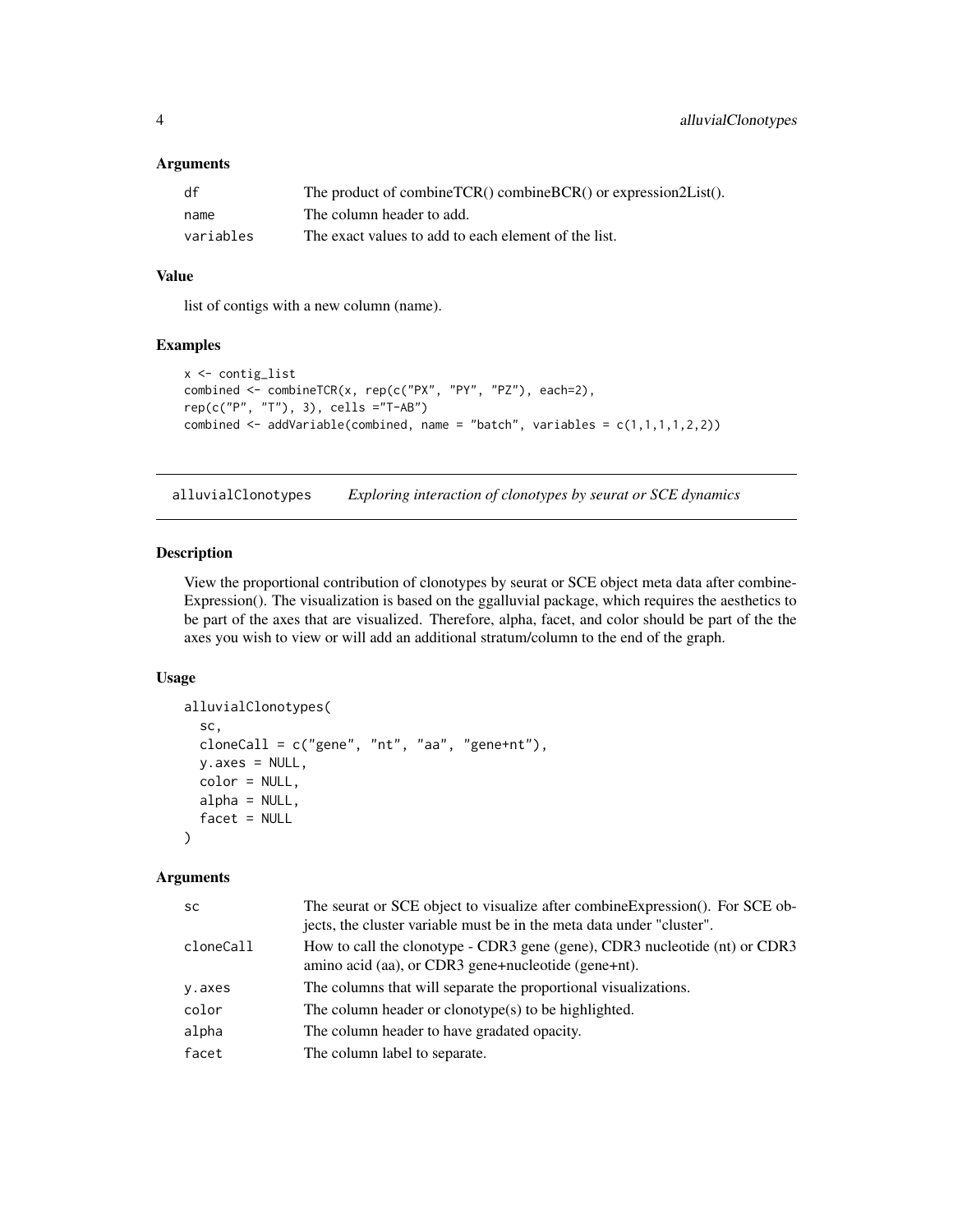# <span id="page-4-0"></span>clonalDiversity 5

# Value

Alluvial ggplot comparing clonotype distribution across selected parameters.

#### Examples

```
#Getting the combined contigs
combined <- combineTCR(contig_list, rep(c("PX", "PY", "PZ"), each=2),
rep(c("P", "T"), 3), cells ="T-AB")
#Getting a sample of a Seurat object
screp_example <- get(data("screp_example"))
sce <- suppressMessages(Seurat::UpdateSeuratObject(screp_example))
sce <- Seurat::as.SingleCellExperiment(sce)
#Using combineExpresion()
sce <- combineExpression(combined, sce)
#Using alluvialClonotypes()
alluvialClonotypes(sce, cloneCall = "gene",
y.axes = c("Patient", "cluster"), color = "cluster")
```
clonalDiversity *Examine the clonal diversity of samples*

# Description

This function calculates traditional measures of diversity - Shannon, inverse Simpson, Chao1 index, and abundance-based coverage estimators (ACE) by sample or group. The function automatically down samples the diversity metrics using 100 boot straps The group paramter can be used to condense the individual samples. If a matrix output for the data is preferred, set exportTable = TRUE.

#### Usage

```
clonalDiversity(
  df,
  cloneCall = "gene+nt",group = "samples",
  exportTable = FALSE,
  n.boots = 100
)
```

| df        | The product of combine $TCR()$ , combine $BCR()$ , or expression $2List()$ .                                                      |
|-----------|-----------------------------------------------------------------------------------------------------------------------------------|
| cloneCall | How to call the clonotype - CDR3 gene (gene), CDR3 nucleotide (nt) or CDR3<br>amino acid (aa), or CDR3 gene+nucleotide (gene+nt). |
| group     | The column header for which you would like to analyze the data.                                                                   |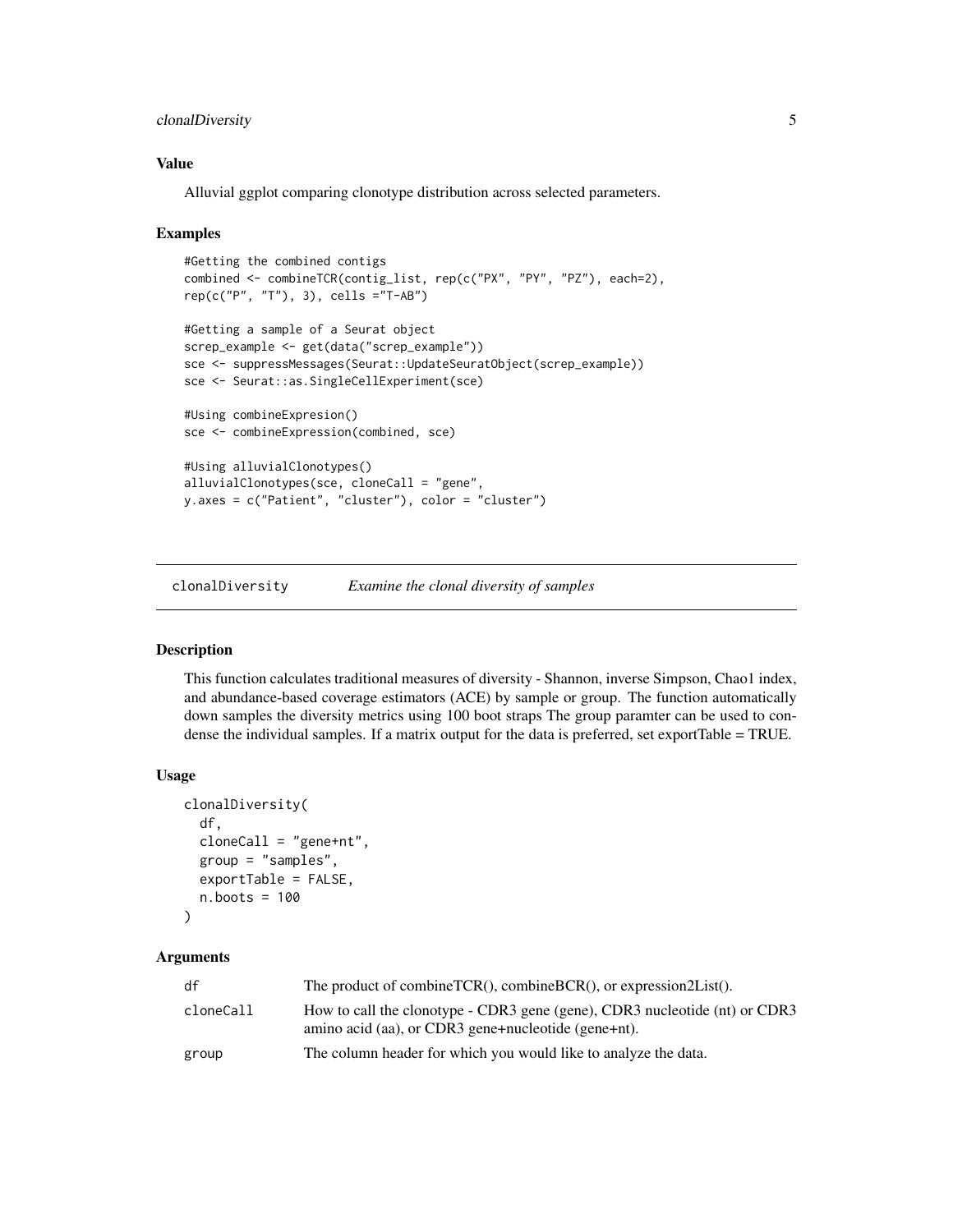<span id="page-5-0"></span>

| exportTable | Exports a table of the data into the global environment in addition to the visual-<br>ization |
|-------------|-----------------------------------------------------------------------------------------------|
| n.boots     | number of bootstraps to downsample in order to get mean diversity                             |

# Value

ggplot of the diversity of clonotype sequences across list

# Author(s)

Andrew Malone, Nick Borcherding

# Examples

```
#Making combined contig data
x <- contig_list
combined <- combineTCR(x, rep(c("PX", "PY", "PZ"), each=2),
rep(c("P", "T"), 3), cells ="T-AB")
clonalDiversity(combined, cloneCall = "gene")
```
clonalHomeostasis *Examining the clonal homeostasis*

# Description

This function calculates the space occupied by clonotype proportions. The grouping of these clonotypes is based on the parameter cloneTypes, at default, cloneTypes will group the clonotypes into bins of Rare  $= 0$  to 0.0001, Small  $= 0.0001$  to 0.001, etc. To adjust the proportions, change the number or labeling of the cloneTypes paramter. If a matrix output for the data is preferred, set exportTable = TRUE.

#### Usage

```
clonalHomeostasis(
  df,
 cloneTypes = c(Rare = 1e-04, Small = 0.001, Medium = 0.01, Large = 0.1, Hyperexpanded
    = 1,
  cloneCall = "gene+nt",
  exportTable = FALSE
)
```

| df         | The product of CombineContig() or expression2List()                        |
|------------|----------------------------------------------------------------------------|
| cloneTypes | The cutpoints of the proportions.                                          |
| cloneCall  | How to call the clonotype - CDR3 gene (gene), CDR3 nucleotide (nt) or CDR3 |
|            | amino acid (aa), or CDR3 gene+nucleotide (gene+nt).                        |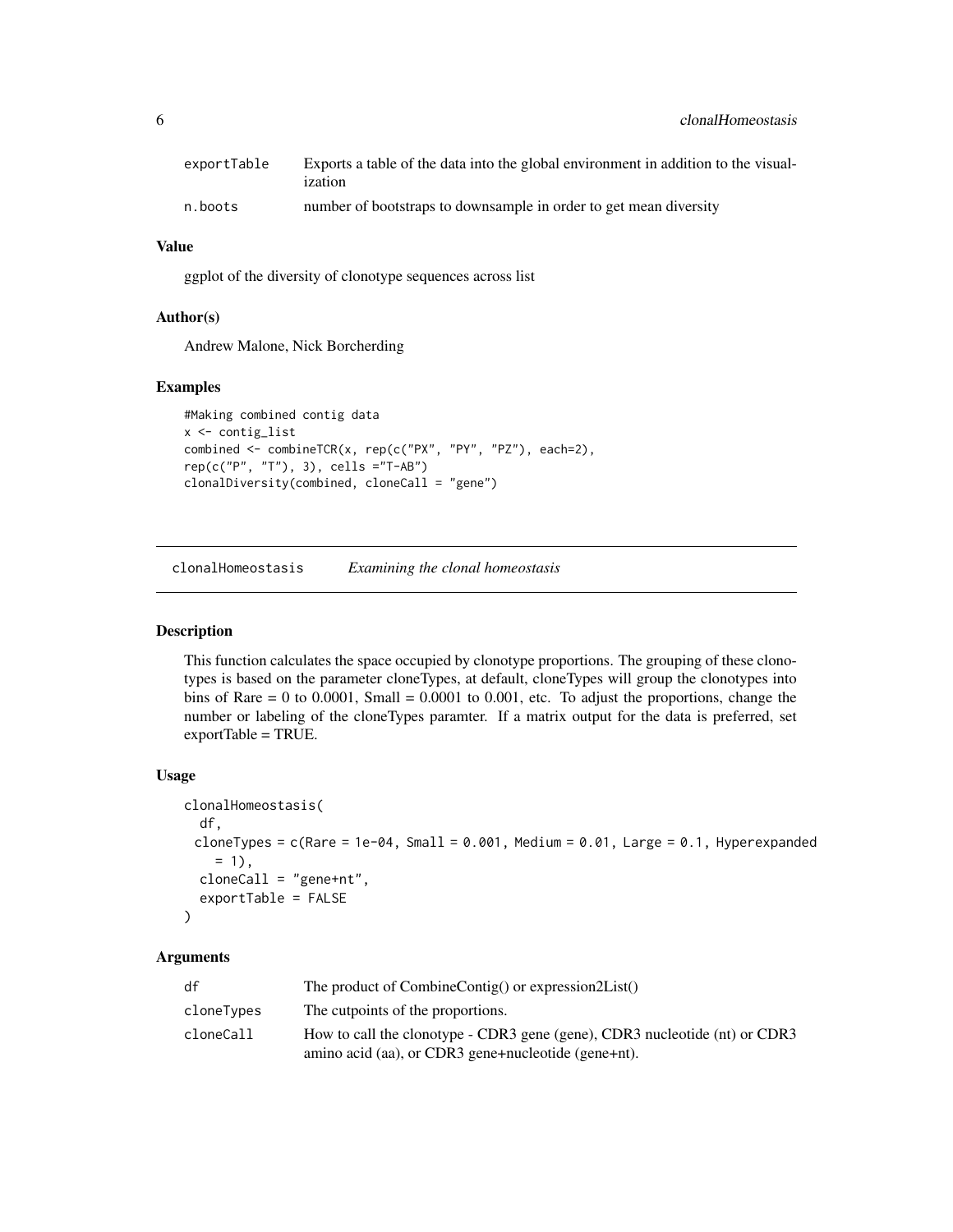# <span id="page-6-0"></span>clonalOverlap 7

```
exportTable Exports a table of the data into the global environment in addition to the visual-
                  ization
```
#### Value

ggplot of the space occupied by the specific propotion of clonotypes

# Examples

```
#Making combined contig data
x <- contig_list
combined <- combineTCR(x, rep(c("PX", "PY", "PZ"), each=2),
rep(c("P", "T"), 3), cells ="T-AB")
clonalHomeostasis(combined, cloneCall = "gene")
```
clonalOverlap *Examining the clonal overlap between groups or samples*

# Description

This functions allows for the caclulation and visualizations of the overlap coefficient or morisita index for clonotypes using the product of combineTCR(), combineBCR() or expression2list(). The overlap coefficient is calculated using the intersection of clonotypes divided by the length of the smallest componenet. Morisita index is estimating the dispersion of a population, more information can be found [here](https://en.wikipedia.org/wiki/Morisita If a matrix output for the data is preferred, set exportTable = TRUE.

# Usage

```
clonalOverlap(
  df,
  cloneCall = c("gene", "nt", "aa", "gene+nt"),method = c("overlap", "morisita"),
  exportTable = FALSE
)
```

| df          | The product of combine $TCR()$ , combine $BCR()$ , or expression $2List()$ .                                                      |
|-------------|-----------------------------------------------------------------------------------------------------------------------------------|
| cloneCall   | How to call the clonotype - CDR3 gene (gene), CDR3 nucleotide (nt) or CDR3<br>amino acid (aa), or CDR3 gene+nucleotide (gene+nt). |
| method      | The method to calculate the overlap, either the overlap coefficient or morisita<br>index.                                         |
| exportTable | Exports a table of the data into the global environment in addition to the visual-<br>ization                                     |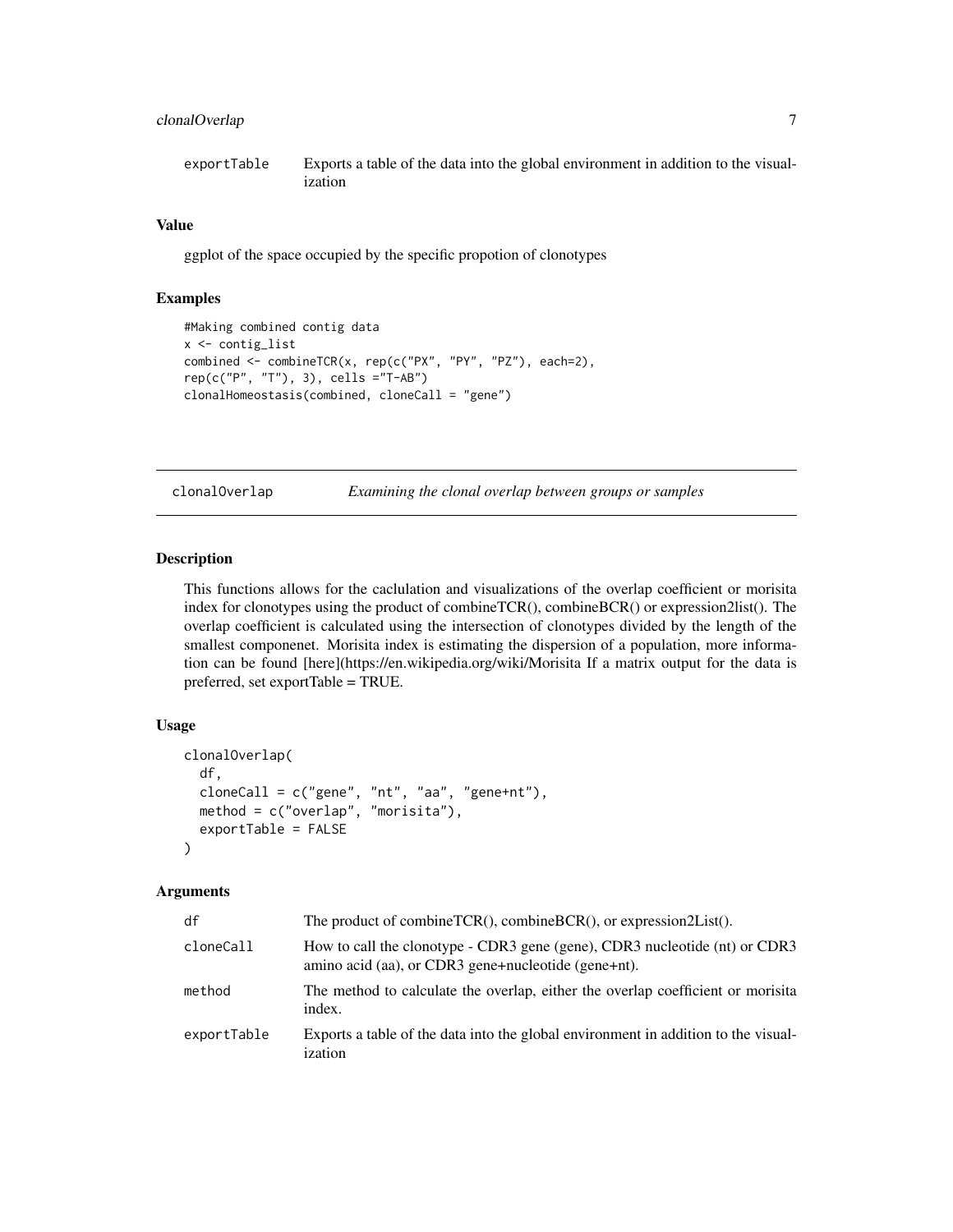<span id="page-7-0"></span>ggplot of the clonotypic overlap between elements of a list

#### Examples

```
#Making combined contig data
x <- contig_list
combined <- combineTCR(x, rep(c("PX", "PY", "PZ"), each=2),
rep(c("P", "T"), 3), cells ="T-AB")
clonalOverlap(combined, cloneCall = "gene", method = "overlap")
```

| clonal0verlay | Visualize distribution of clonal frequency overlaid on dimensional re- |
|---------------|------------------------------------------------------------------------|
|               | <i>duction plots</i>                                                   |

# Description

This function allows the user to visualize the clonal expansion by overlaying the cells with specific clonal frequency onto the dimensional reduction plots in Seurat. Credit to the idea goes to Dr. Carmona and his work with [ProjectTIL](https://github.com/carmonalab/ProjecTILs).

#### Usage

```
clonalOverlay(
  sc,
  reduction = NULL,
  freq.cutpoint = 30,
  bins = 25,
  facet = NULL\mathcal{L}
```
# Arguments

| <b>SC</b>     | The seurat or SCE object to visualize after combineExpression().                                           |
|---------------|------------------------------------------------------------------------------------------------------------|
| reduction     | The dimensional reduction to visualize.                                                                    |
| freg.cutpoint | The overlay cutpoint to include, this corresponds to the Frequency variable in<br>the single-cell objecter |
| bins          | The number of contours to the overlay                                                                      |
| facet         | meta data variable to facet the comparison                                                                 |

# Value

ggplot object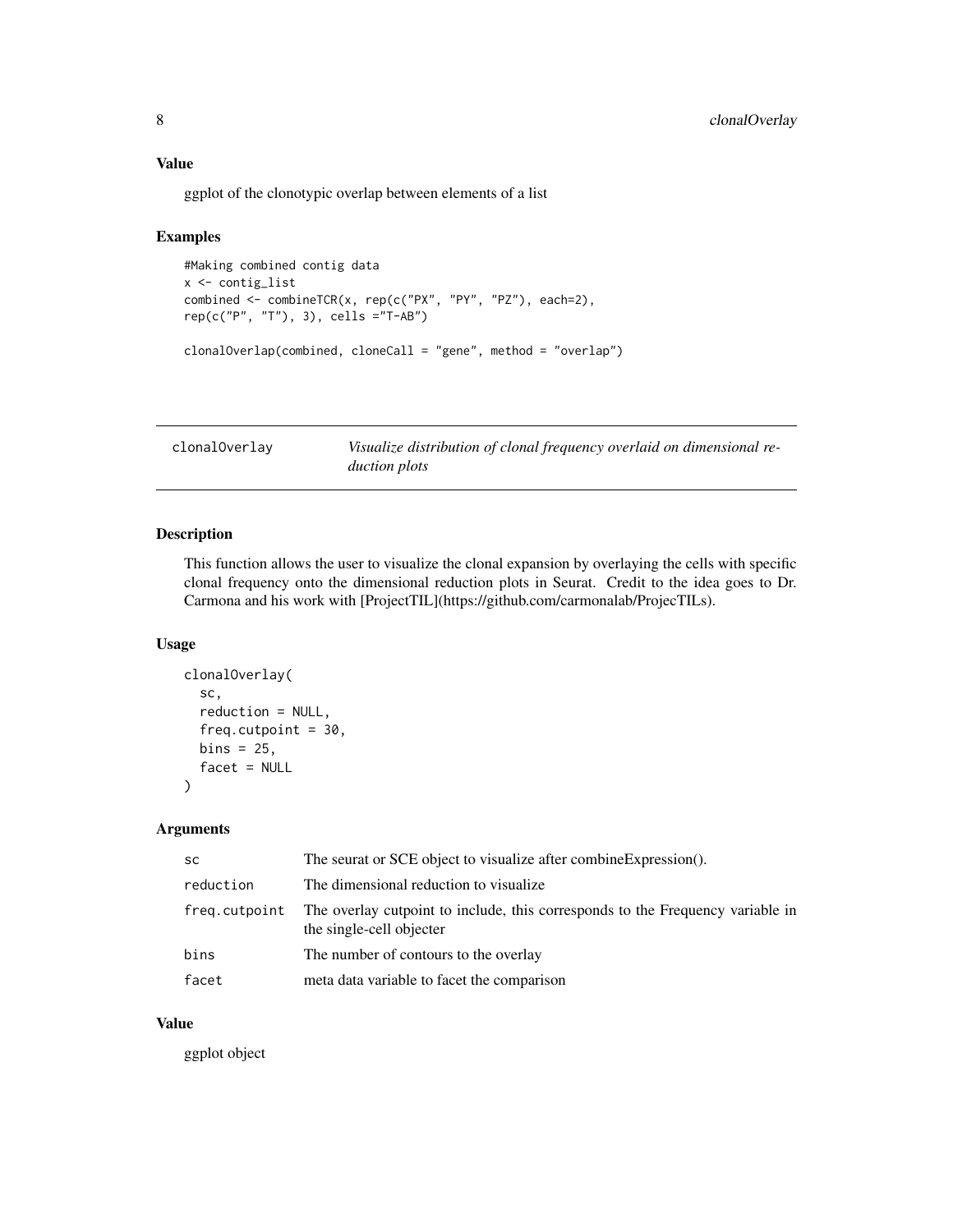# <span id="page-8-0"></span>clonalProportion 9

# Author(s)

Francesco Mazziotta, Nick Borcherding

#### Examples

```
#Getting the combined contigs
combined <- combineTCR(contig_list, rep(c("PX", "PY", "PZ"), each=2),
rep(c("P", "T"), 3), cells ="T-AB")
#Getting a sample of a Seurat object
screp_example <- get(data("screp_example"))
sce <- suppressMessages(Seurat::UpdateSeuratObject(screp_example))
```

```
#Using combineExpresion()
sce <- combineExpression(combined, sce)
```

```
#Using clonalOverlay()
clonalOverlay(sce, freq.cutpoint = 0.3, bins = 5)
```
clonalProportion *Examining the clonal space occupied by specific clonotypes*

# Description

This function calculates the relative clonal space occupied by the clonotypes. The grouping of these clonotypes is based on the parameter split, at default, split will group the clonotypes into bins of 1:10, 11:100, 101:1001, etc. To adjust the clonotypes selected, change the numbers in the variable split. If a matrix output for the data is preferred, set exportTable = TRUE.

# Usage

```
clonalProportion(
  df,
  split = c(10, 100, 1000, 10000, 30000, 1e+05),
  cloneCall = "gene+nt",
  exportTable = FALSE
)
```

| df          | The product of combineTCR(), combineBCR(), or expression2List().                                                                  |
|-------------|-----------------------------------------------------------------------------------------------------------------------------------|
| split       | The cutpoints for the specific clonotypes.                                                                                        |
| cloneCall   | How to call the clonotype - CDR3 gene (gene), CDR3 nucleotide (nt) or CDR3<br>amino acid (aa), or CDR3 gene+nucleotide (gene+nt). |
| exportTable | Exports a table of the data into the global environment in addition to the visual-<br>ization                                     |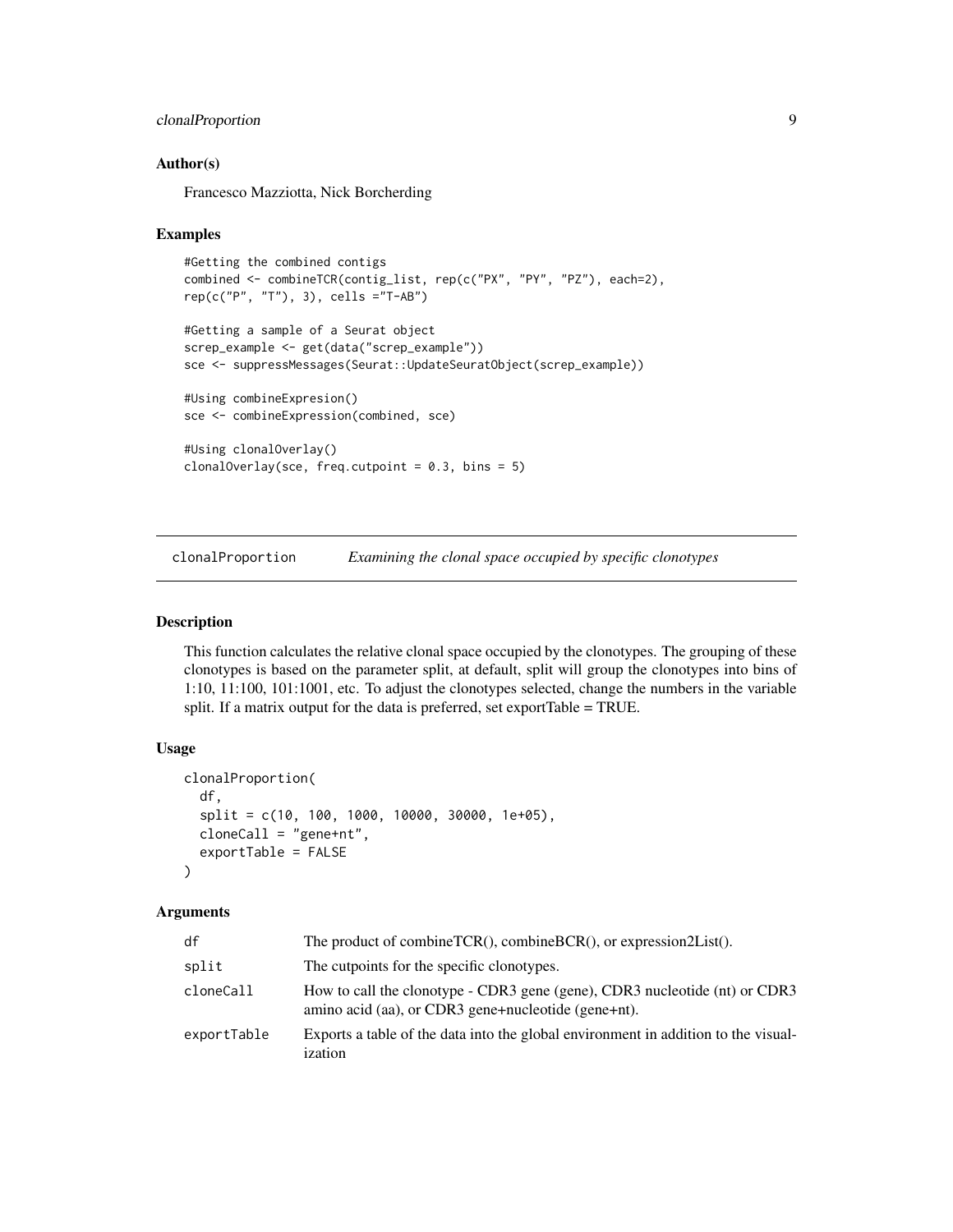## Value

ggplot of the space occupied by the specific rank of clonotypes

#### Examples

```
#Making combined contig data
x <- contig_list
combined <- combineTCR(x, rep(c("PX", "PY", "PZ"), each=2),
rep(c("P", "T"), 3), cells ="T-AB")
clonalProportion(combined, cloneCall = "gene")
```
clonesizeDistribution *Hierarchical clustering of clonotypes on clonotype size and Jensen-Shannon divergence*

# Description

This functionn produces a heirachial clustering of clonotypes by sample using the Jensen-Shannon distance and discrete gamma-GPD spliced threshold model in the [powerTCR R package] (https://bioconductor.org/packages/ Please read and cite PMID: 30485278 if using the function for analyses. If a matrix output for the data is preferred set exportTable = TRUE.

#### Usage

```
clonesizeDistribution(
  df,
  cloneCall = "gene+nt",
 method = "ward.D2",
  exportTable = FALSE
)
```
# Arguments

| df          | The product of combine $TCR()$ , combine $BCR()$ , or expression $2List()$ .                                                    |
|-------------|---------------------------------------------------------------------------------------------------------------------------------|
| cloneCall   | How to call the clonotype - CDR3 gene (gene), CDR3 nucleotide (nt), CDR3<br>amino acid (aa), or CDR3 gene+nucleotide (gene+nt). |
| method      | The clustering paramater for the dendrogram.                                                                                    |
| exportTable | Returns the data frame used for forming the graph.                                                                              |

#### Value

ggplot dendrogram of the clone size distribution

<span id="page-9-0"></span>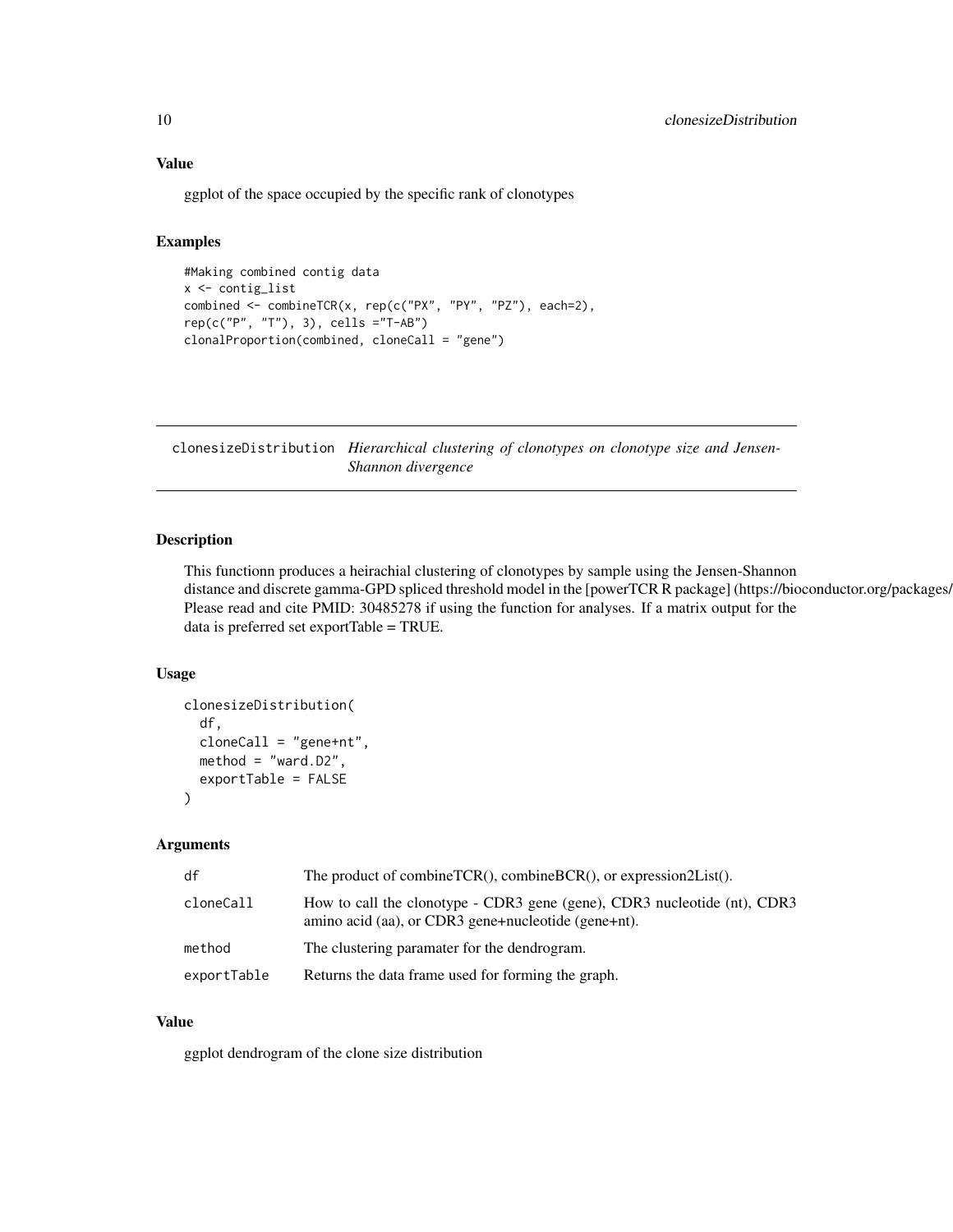#### <span id="page-10-0"></span> $clusterTCR$  11

# Examples

```
#Making combined contig data
x <- contig_list
combined <- combineTCR(x, rep(c("PX", "PY", "PZ"), each=2),
rep(c("P", "T"), 3), cells ="T-AB")
clonesizeDistribution(combined, cloneCall = "gene+nt", method="ward.D2")
```
#### clusterTCR *Clustering T cell receptors*

# Description

This function uses edit distances of either the nucleotide or amino acid sequences of the CDR3 to cluster similar TCRs together. The distance clustering will then be amended to the end of the list of combined contigs with the corresponding Vgene. The cluster will appear as CHAIN.num if a unique sequence or CHAIN:LD.num if clustered together. This function will only two chains recovered, multiple chains will automatically be reduced. This function also underlies the combineBCR() function and therefore not needed for B cells. This may take some time to calculate the distances and cluster.

## Usage

```
clusterTCR(df, chain = NULL, sequence = NULL, threshold = 0.85, group = NULL)
```
#### Arguments

| df        | The product of CombineTCR() or CombineBCR().                                                                                      |
|-----------|-----------------------------------------------------------------------------------------------------------------------------------|
| chain     | The TCR to cluster                                                                                                                |
| sequence  | Clustering based on either "aa" or "nt"                                                                                           |
| threshold | The normalized edit distance to consider. The higher the number the more sim-<br>ilarity of sequence will be used for clustering. |
| group     | The column header used for to calculate the cluster by.                                                                           |

#### Value

List of clonotypes for individual cell barcodes

```
combined <- combineTCR(contig_list, rep(c("PX", "PY", "PZ"), each=2),
rep(c("P", "T"), 3), cells ="T-AB")
sub_combined <- clusterTCR(combined[[2]], chain = "TCRA", sequence = "aa")
```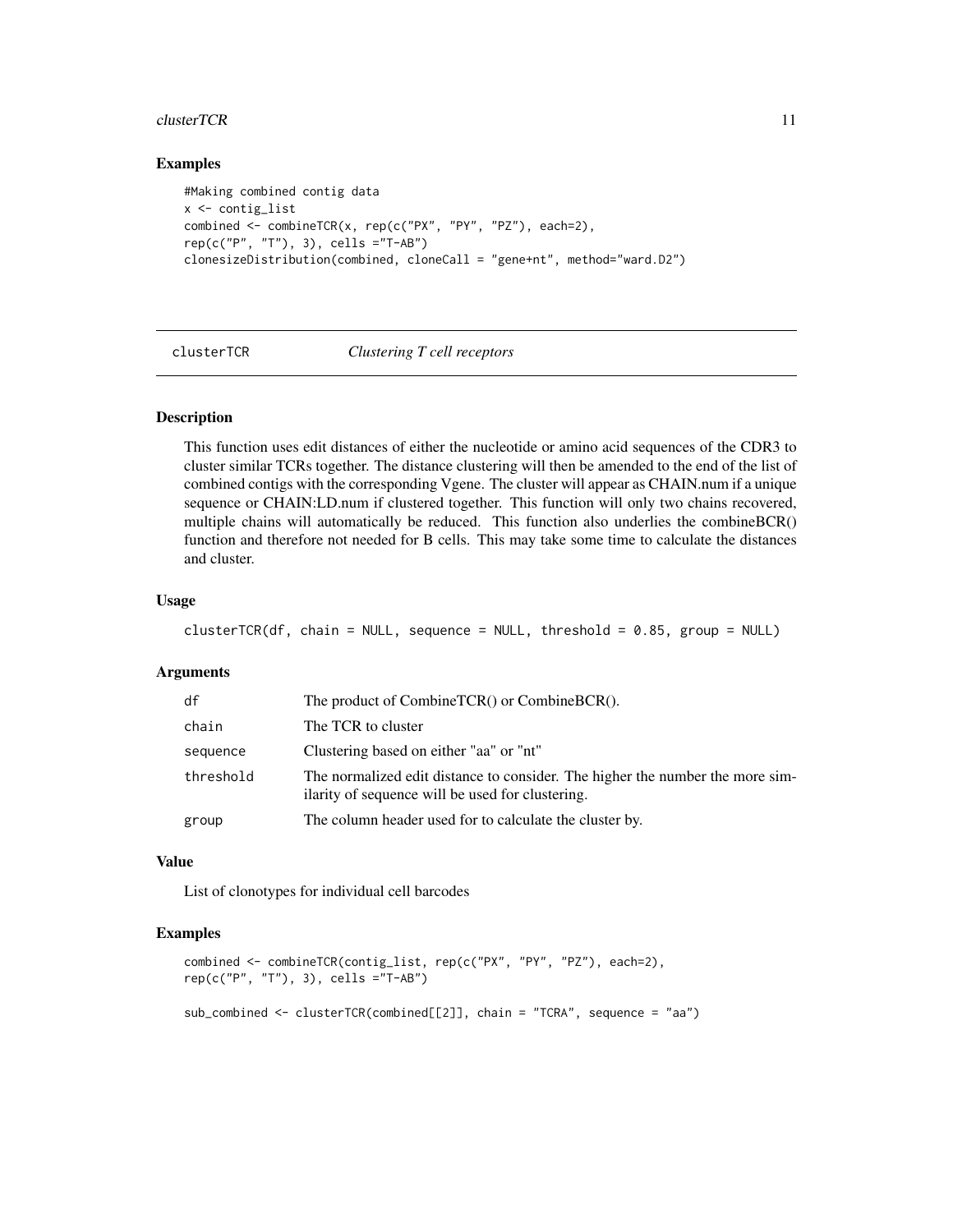# <span id="page-11-0"></span>**Description**

This function consolidates a list of BCR sequencing results to the level of the individual cell barcodes. Using the samples and ID parameters, the function will add the strings as prefixes to prevent issues with repeated barcodes. The resulting new barcodes will need to match the seurat or SCE object in order to use,

#### Usage

```
combineBCR(
  df,
  samples = NULL,
  ID = NULL,removeNA = FALSE,removeMulti = FALSE
)
```
#### Arguments

| df          | List of filtered contig annotations from 10x Genomics. |
|-------------|--------------------------------------------------------|
| samples     | The labels of samples.                                 |
| -TD         | The additional sample labeling option.                 |
| removeNA    | This will remove any chain without values.             |
| removeMulti | This will remove barcodes with greater than 2 chains.  |

#### Value

List of clonotypes for individual cell barcodes

#### See Also

[combineExpression](#page-12-1). Unlike combineTCR(), combineBCR produces a column CTstrict of an index of nucleotide sequence and the corresponding v-gene. This index automatically caluclates the Hammings distance between sequences of the same length and will index sequences with  $\leq 0.15$ normalized Levenshtein distance with the same ID for sequences with < 15 nucleotide difference in length. After which, clonotype clusters are called using the igraph component() function. Clonotype clusters will then be labeled with "LD" with the CTstrict header.

```
#Data derived from the 10x Genomics intratumoral NSCLC B cells
BCR <- read.csv("https://ncborcherding.github.io/vignettes/b_contigs.csv",
stringsAsFactors = FALSE)
combined <- combineBCR(BCR, samples = "Patient1", ID = "Time1")
```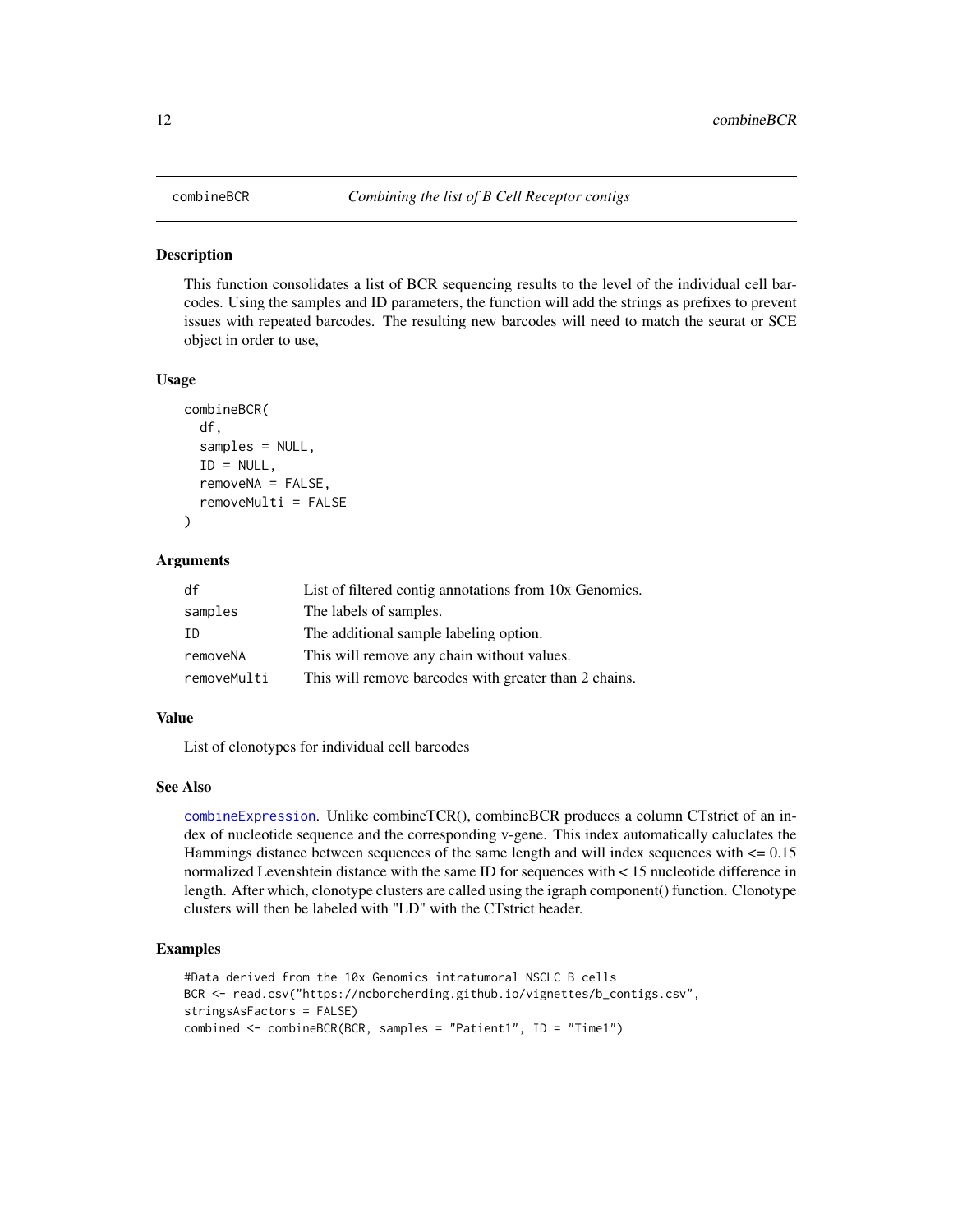<span id="page-12-1"></span><span id="page-12-0"></span>combineExpression *Adding clonotype information to a seurat or SCE object*

# Description

This function adds the immune receptor information to the seurat or SCE object to the meta data. By defualt this function also calculates the frequencies of the clonotypes by sequencing run (groupBy = "none"). To change how the frequencies are calculated, select a column header for the groupBy variable. Importantly, before using combineExpression() ensure the barcodes of the seurat or SCE object match the barcodes in the output of the combinedContig() call. Check changeNames() to change the prefix of the seurat object. If the dominant clonotypes have a greater frequency than 500, adjust the cloneTypes variable.

## Usage

```
combineExpression(
  df,
  sc,
  cloneCall = "gene+nt",
  groupBy = "none",proportion = TRUE,
 cloneTypes = c(Rare = 1e-04, Small = 0.001, Medium = 0.01, Large = 0.1, Hyperexpanded
    = 1,
  filterNA = FALSE
)
```
# Arguments

| df         | The product of CombineTCR() or CombineBCR().                                                                                   |
|------------|--------------------------------------------------------------------------------------------------------------------------------|
| SC         | The seurat or SingleCellExperiment (SCE) object to attach                                                                      |
| cloneCall  | How to call the clonotype - CDR3 gene (gene), CDR3 nucleotide (nt) CDR3<br>amino acid (aa), or CDR3 gene+nucleotide (gene+nt). |
| groupBy    | The column label in the combined contig object in which clonotype frequency<br>will be calculated.                             |
| proportion | Whether to use the total frequency (FALSE) or the proportion (TRUE) of the<br>clonotype based on the group By variable.        |
| cloneTypes | The bins for the grouping based on frequency                                                                                   |
| filterNA   | Method to subset seurat object of barcodes without clonotype information                                                       |

#### Value

seurat or SingleCellExperiment object with attached clonotype information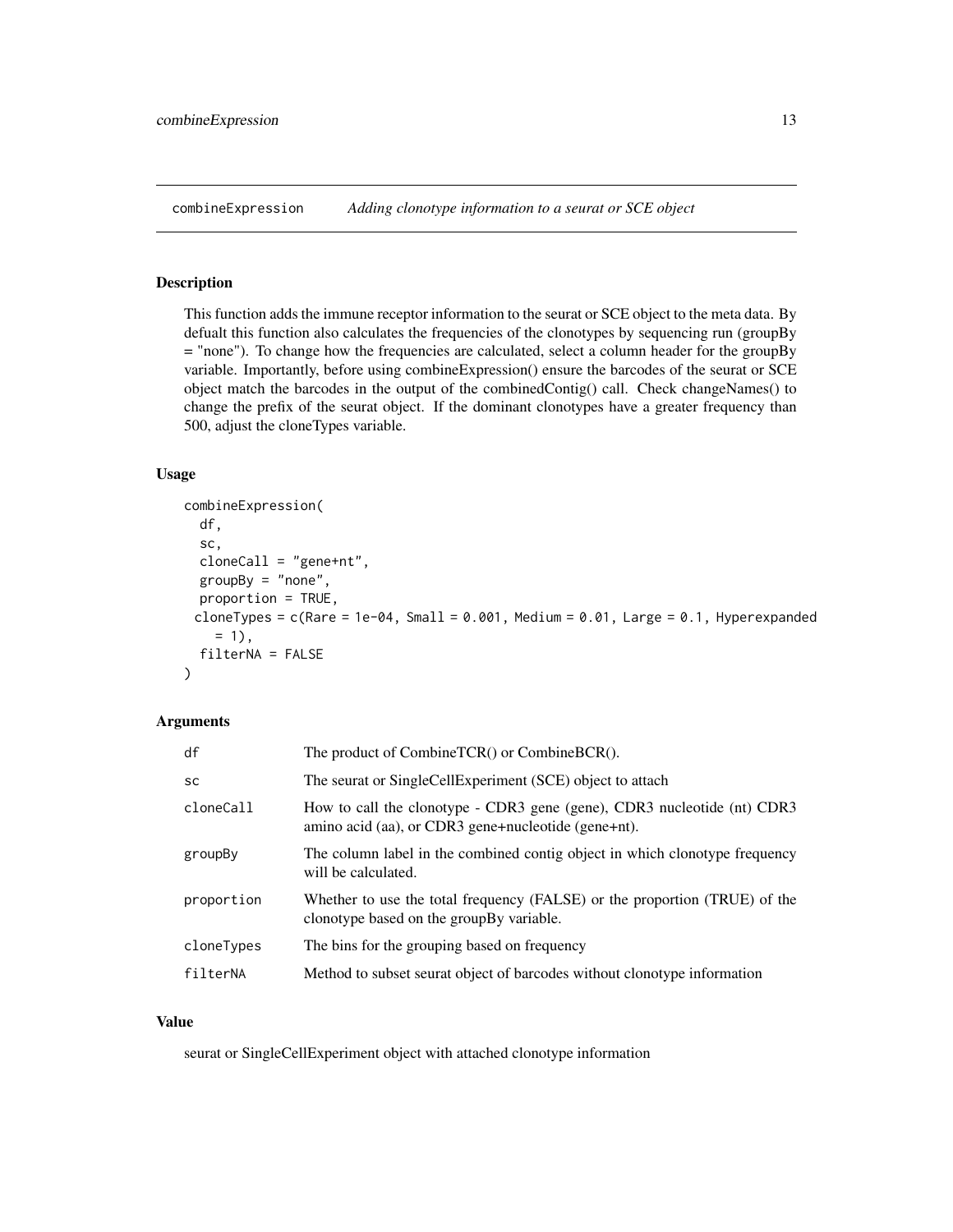# Examples

```
#Getting the combined contigs
combined <- combineTCR(contig_list, rep(c("PX", "PY", "PZ"), each=2),
rep(c("P", "T"), 3), cells ="T-AB")
#Getting a sample of a Seurat object
screp_example <- get(data("screp_example"))
sce <- suppressMessages(Seurat::UpdateSeuratObject(screp_example))
sce <- Seurat::as.SingleCellExperiment(sce)
#Using combineExpresion()
sce <- combineExpression(combined, sce)
```
combineTCR *Combining the list of T Cell Receptor contigs*

# Description

This function consolidates a list of TCR sequencing results to the level of the individual cell barcodes. Using the samples and ID parameters, the function will add the strings as prefixes to prevent issues with repeated barcodes. The resulting new barcodes will need to match the seurat or SCE object in order to use, @seealso [combineExpression](#page-12-1). Several levels of filtering exist - remove or filterMulti are parameters that control how the function deals with barcodes with multiple chains recovered.

#### Usage

```
combineTCR(
  df,
  samples = NULL,
  ID = NULL,cells = c("T-AB", "T-GD"),
  removeNA = FALSE,
  removeMulti = FALSE,
  filterMulti = FALSE
)
```

| df          | List of filtered contig annotations from 10x Genomics.                                                                      |
|-------------|-----------------------------------------------------------------------------------------------------------------------------|
| samples     | The labels of samples.                                                                                                      |
| ID          | The additional sample labeling option.                                                                                      |
| cells       | The type of T cell - T cell-AB or T cell-GD                                                                                 |
| removeNA    | This will remove any chain without values.                                                                                  |
| removeMulti | This will remove barcodes with greater than 2 chains.                                                                       |
| filterMulti | This option will allow for the selection of the 2 corresponding chains with the<br>highest expression for a single barcode. |

<span id="page-13-0"></span>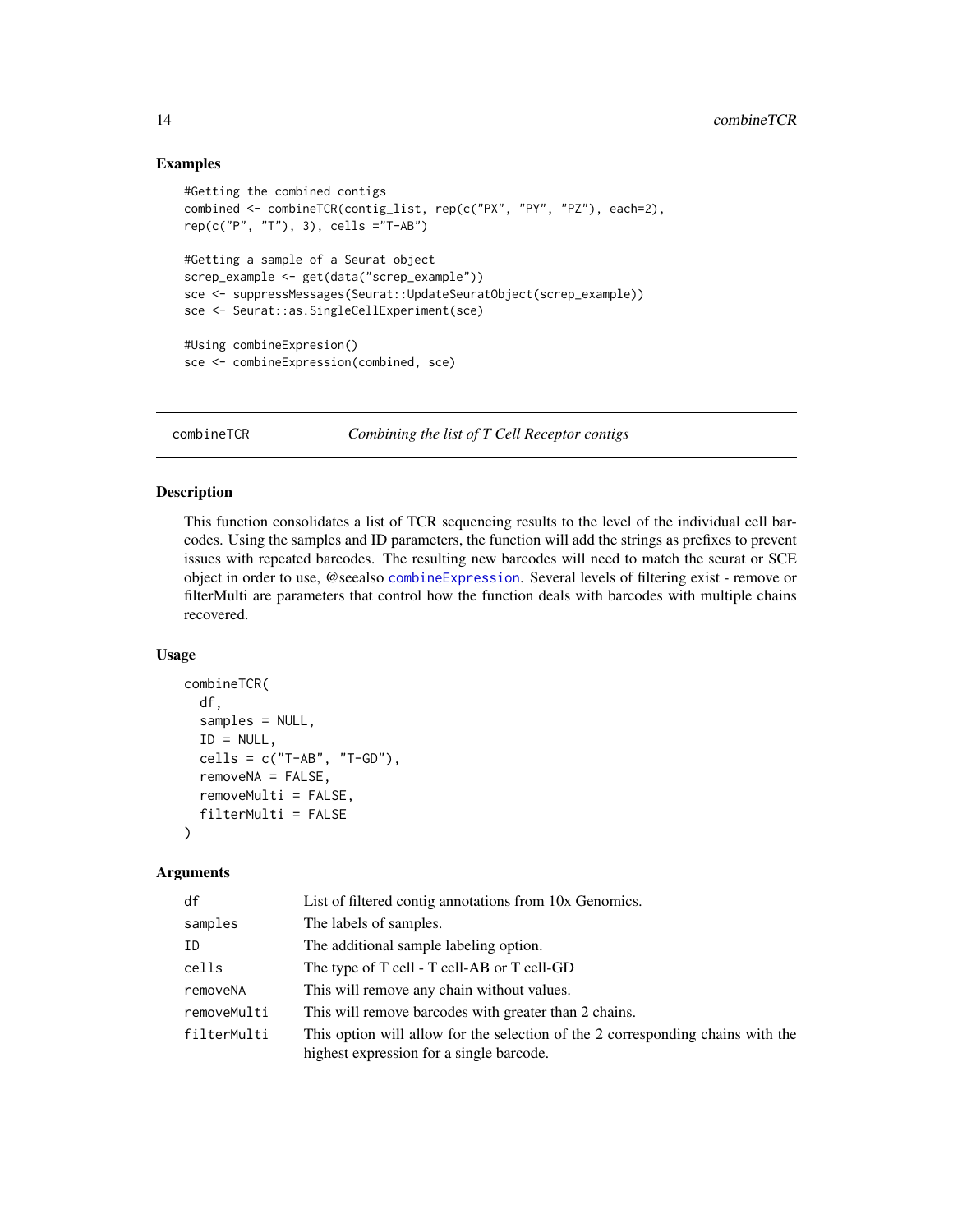# <span id="page-14-0"></span>compareClonotypes 15

# Value

List of clonotypes for individual cell barcodes

# Examples

```
combineTCR(contig_list, rep(c("PX", "PY", "PZ"), each=2),
rep(c("P", "T"), 3), cells ="T-AB")
```
compareClonotypes *Demonstrate the difference in clonal proportion between clonotypes*

# Description

This function produces an alluvial or area graph of the proportion of the indicated clonotypes for all or selected samples. Clonotypes can be selected using the clonotypes parameter with the specific sequence of interest or using the number parameter with the top n clonotypes by proportion to be visualized. If multiple clonotypes have the same proportion and are within the selection by the number parameter, all the clonotypes will be visualized. In this instance, if less clonotypes are desired, reduce the number parameter.

# Usage

```
compareClonotypes(
  df,
  cloneCall = "gene+nt",
  samples = NULL,
  clonotypes = NULL,
  numbers = NULL,
  graph = "alluvial",
  exportTable = FALSE
)
```

| df          | The product of combineTCR(), combineBCR(), or expression2List()                                                                 |
|-------------|---------------------------------------------------------------------------------------------------------------------------------|
| cloneCall   | How to call the clonotype - CDR3 gene (gene), CDR3 nucleotide (nt), CDR3<br>amino acid (aa), or CDR3 gene+nucleotide (gene+nt). |
| samples     | The specific samples to isolate for visualization.                                                                              |
| clonotypes  | The specific sequences of interest.                                                                                             |
| numbers     | The top number clonotype sequences.                                                                                             |
| graph       | The type of graph produced, either "alluvial" or "area".                                                                        |
| exportTable | Returns the data frame used for forming the graph.                                                                              |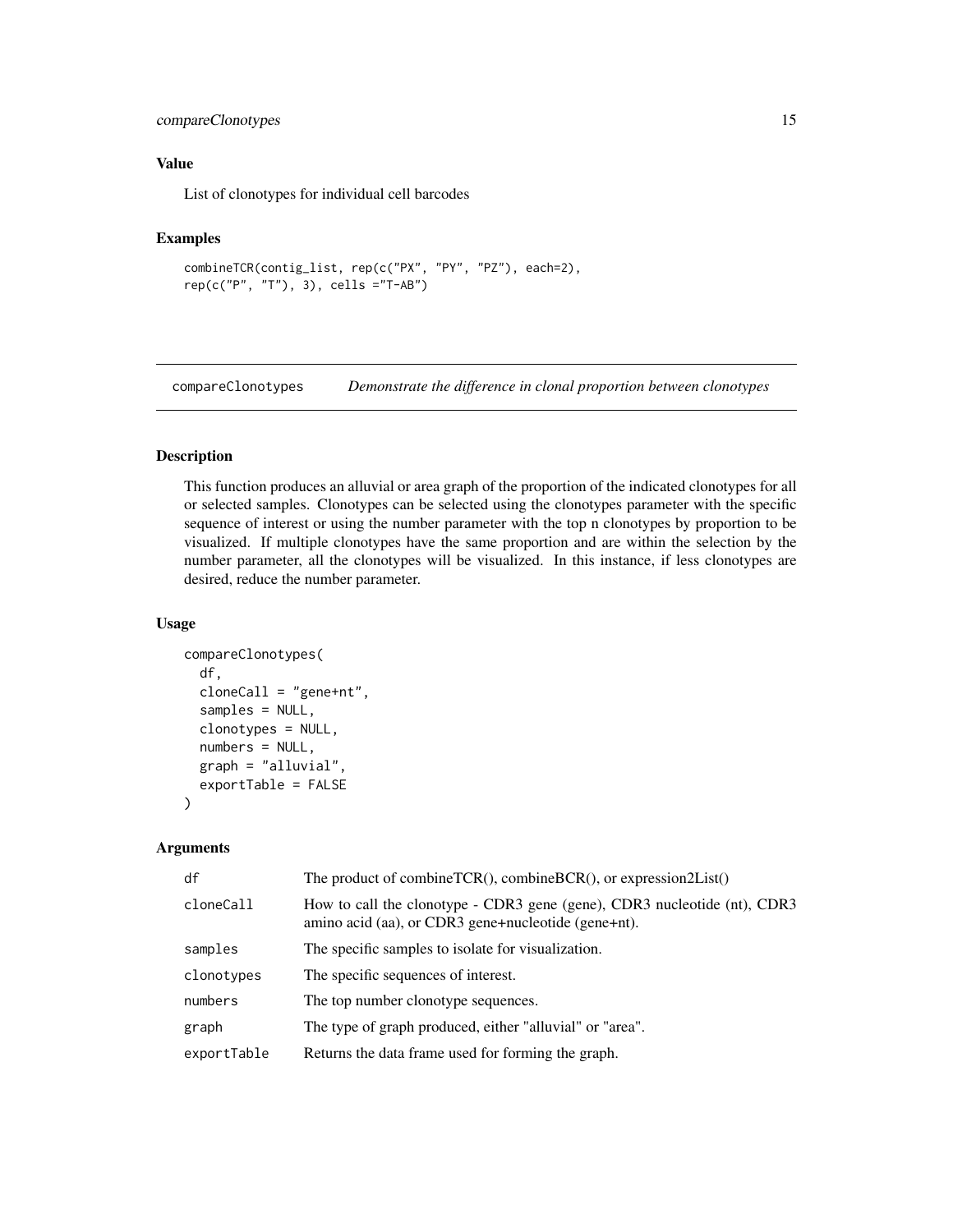#### <span id="page-15-0"></span>Value

ggplot of the proportion of total sequencing read of selecting clonotypes

#### Examples

```
#Making combined contig data
x <- contig_list
combined <- combineTCR(x, rep(c("PX", "PY", "PZ"), each=2),
rep(c("P", "T"), 3), cells ="T-AB")
compareClonotypes(combined, numbers = 10,
samples = c("PX_P", "PX_T"), cloneCall="aa")
```

| contig_list | A data set of T cell contigs as a list outputed from the fil- |  |  |
|-------------|---------------------------------------------------------------|--|--|
|             | <i>ter_contig_annotation files.</i>                           |  |  |

# Description

A data set of T cell contigs as a list outputed from the filter\_contig\_annotation files.

| expression2List | Allows users to take the meta data in seurat/SCE and place it into a |
|-----------------|----------------------------------------------------------------------|
|                 | list that will work with all the functions                           |

# Description

Allows users to perform more fundamental measures of clonotype analysis using the meta data from the seurat or SCE object. For Seurat objects the active identity is automatically added as "cluster". Reamining grouping parameters or SCE or Seurat objects must appear in the meta data.

#### Usage

```
expression2List(sc, group)
```
#### Arguments

| sc    | object after combine Expression().         |
|-------|--------------------------------------------|
| group | The column header to group the new list by |

## Value

list derived from the meta data of single-cell object with elements divided by the group parameter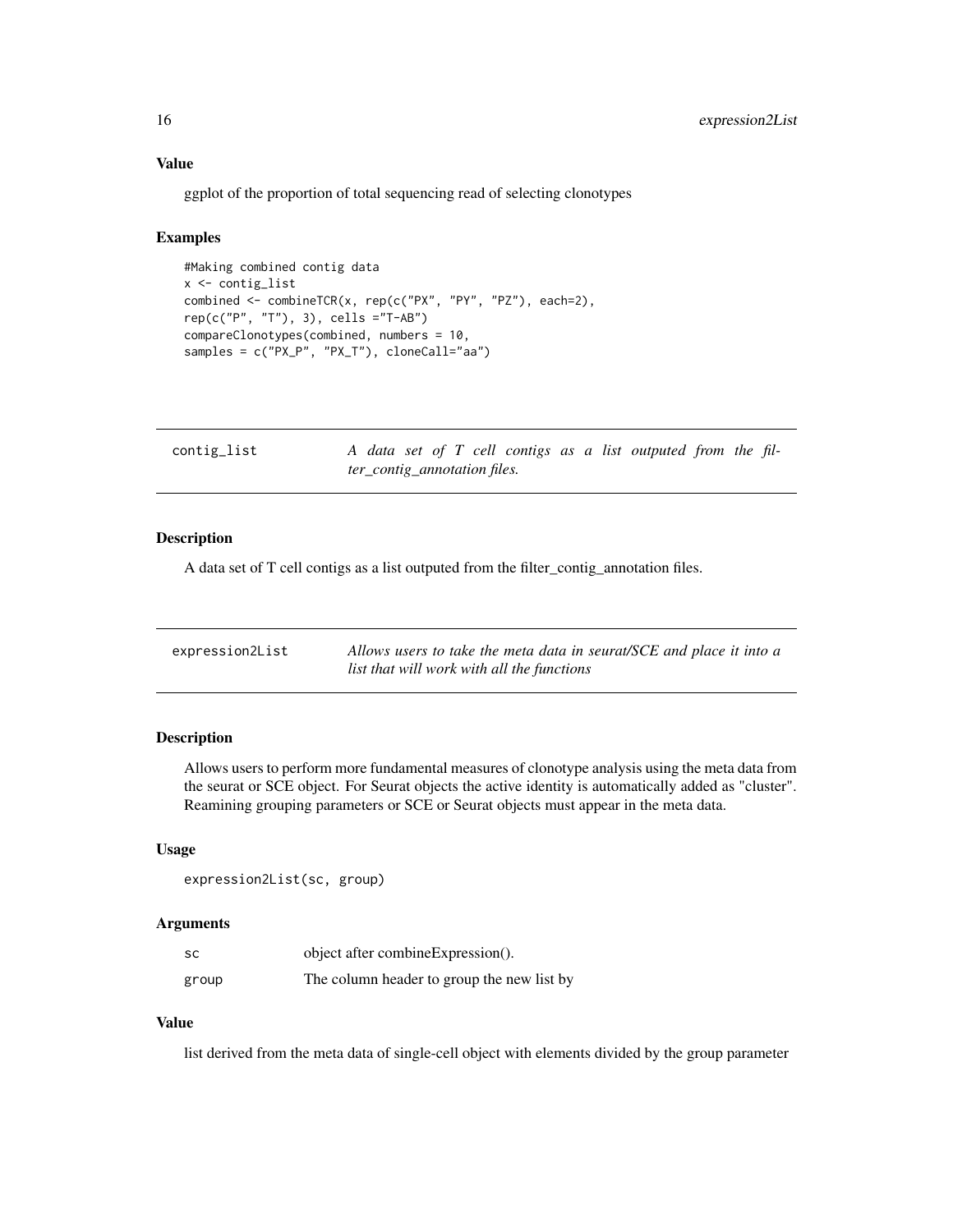# <span id="page-16-0"></span>getCirclize 17

# Examples

```
#Getting the combined contigs
combined <- combineTCR(contig_list, rep(c("PX", "PY", "PZ"), each=2),
rep(c("P", "T"), 3), cells ="T-AB")
#Getting a sample of a Seurat object
screp_example <- get(data("screp_example"))
sce <- suppressMessages(Seurat::UpdateSeuratObject(screp_example))
sce <- Seurat::as.SingleCellExperiment(sce)
#Using expression2List
newList <- expression2List(sce, group = "seurat_clusters")
```

| getCirclize | Generate data frame to be used with circlize R package to visualize |
|-------------|---------------------------------------------------------------------|
|             | clonotypes as a chord diagram.                                      |

# Description

This function will take the meta data from the product of combineExpression()and generate a relational data frame to be used for a chord diagram. The output is a measure of relative clonotype overlap between groups and does not reflect exact clonotype matches between groups.

# Usage

```
getCirclize(sc, cloneCall = "gene+nt", groupBy = NULL, proportion = FALSE)
```
#### Arguments

| <b>SC</b>  | object after combine Expression().                                                                                                     |
|------------|----------------------------------------------------------------------------------------------------------------------------------------|
| cloneCall  | How to call the clonotype - CDR3 nucleotide (nt), CDR3 amino acid (aa).                                                                |
| groupBy    | The group header for which you would like to analyze the data.                                                                         |
| proportion | Binary will calculate relationship as unique clonotypes (proportion = TRUE) or<br>proportion of unique clonotypes (proportion = FALSE) |

# Value

data frame of shared clonotypes between groups

# Author(s)

Dillon Corvino, Nick Borcherding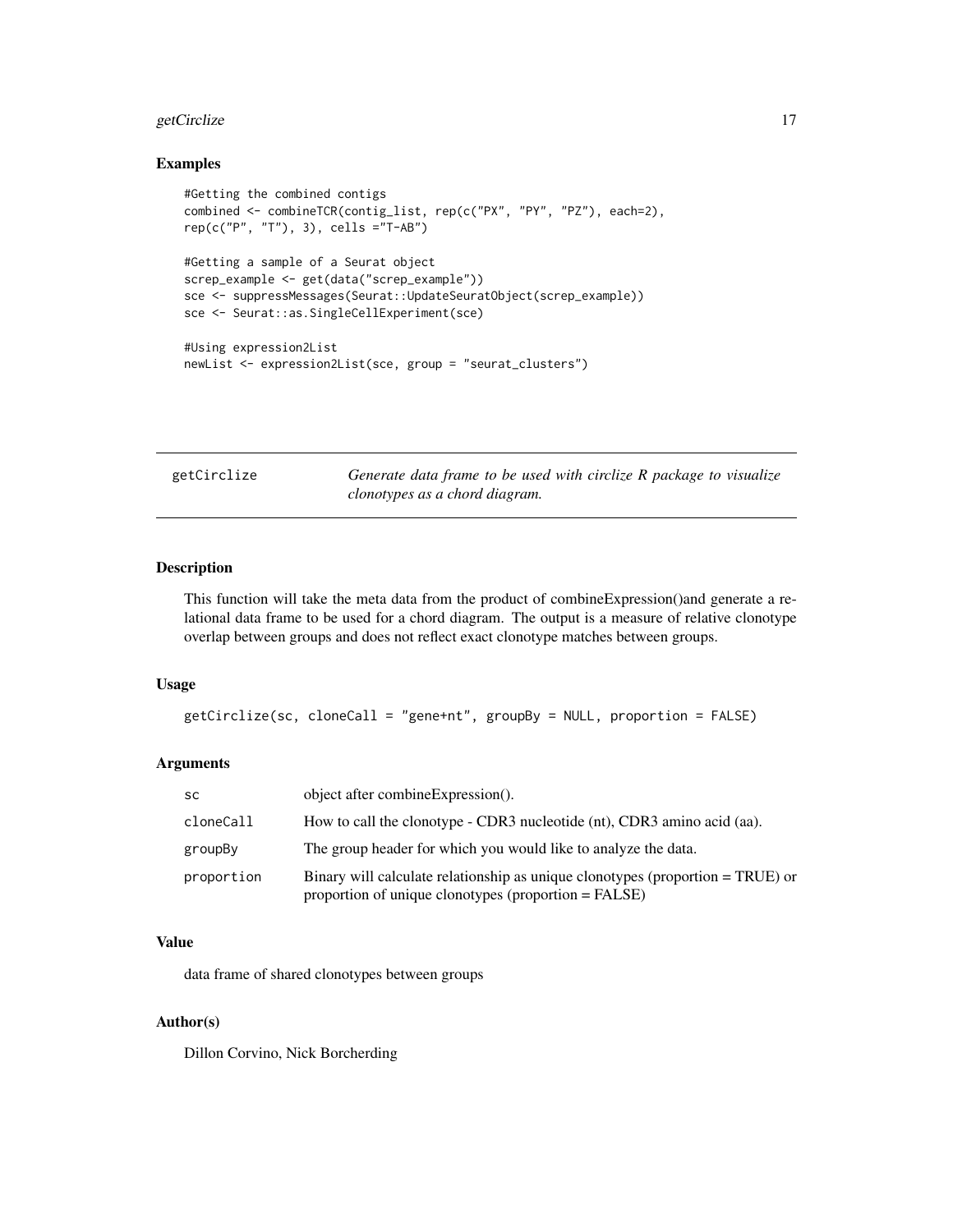# Examples

```
#Getting the combined contigs
combined <- combineTCR(contig_list, rep(c("PX", "PY", "PZ"), each=2),
rep(c("P", "T"), 3), cells ="T-AB")
#Getting a sample of a Seurat object
screp_example <- get(data("screp_example"))
screp_example <- combineExpression(combined, screp_example)
#Getting data frame output for Circilize
circles <- getCirclize(screp_example, groupBy = "seurat_clusters")
```
highlightClonotypes *Highlighting specific clonotypes in Seurat*

#### Description

Use a specific clonotype sequence to highlight on top of the dimensional reduction in seurat object.

# Usage

```
highlightClonotypes(
  sc,
  cloneCall = c("gene", "nt", "aa", "gene+nt"),sequence = NULL
\lambda
```
#### Arguments

| sc        | The seurat object to attach                                                                                                     |
|-----------|---------------------------------------------------------------------------------------------------------------------------------|
| cloneCall | How to call the clonotype - CDR3 gene (gene), CDR3 nucleotide (nt), CDR3<br>amino acid (aa), or CDR3 gene+nucleotide (gene+nt). |
| sequence  | The specific sequence or sequence to highlight                                                                                  |

## Value

DimPlot with highlighted clonotypes

```
#' #Getting the combined contigs
combined <- combineTCR(contig_list, rep(c("PX", "PY", "PZ"), each=2),
rep(c("P", "T"), 3), cells ="T-AB")
#Getting a sample of a Seurat object
screp_example <- get(data("screp_example"))
```
<span id="page-17-0"></span>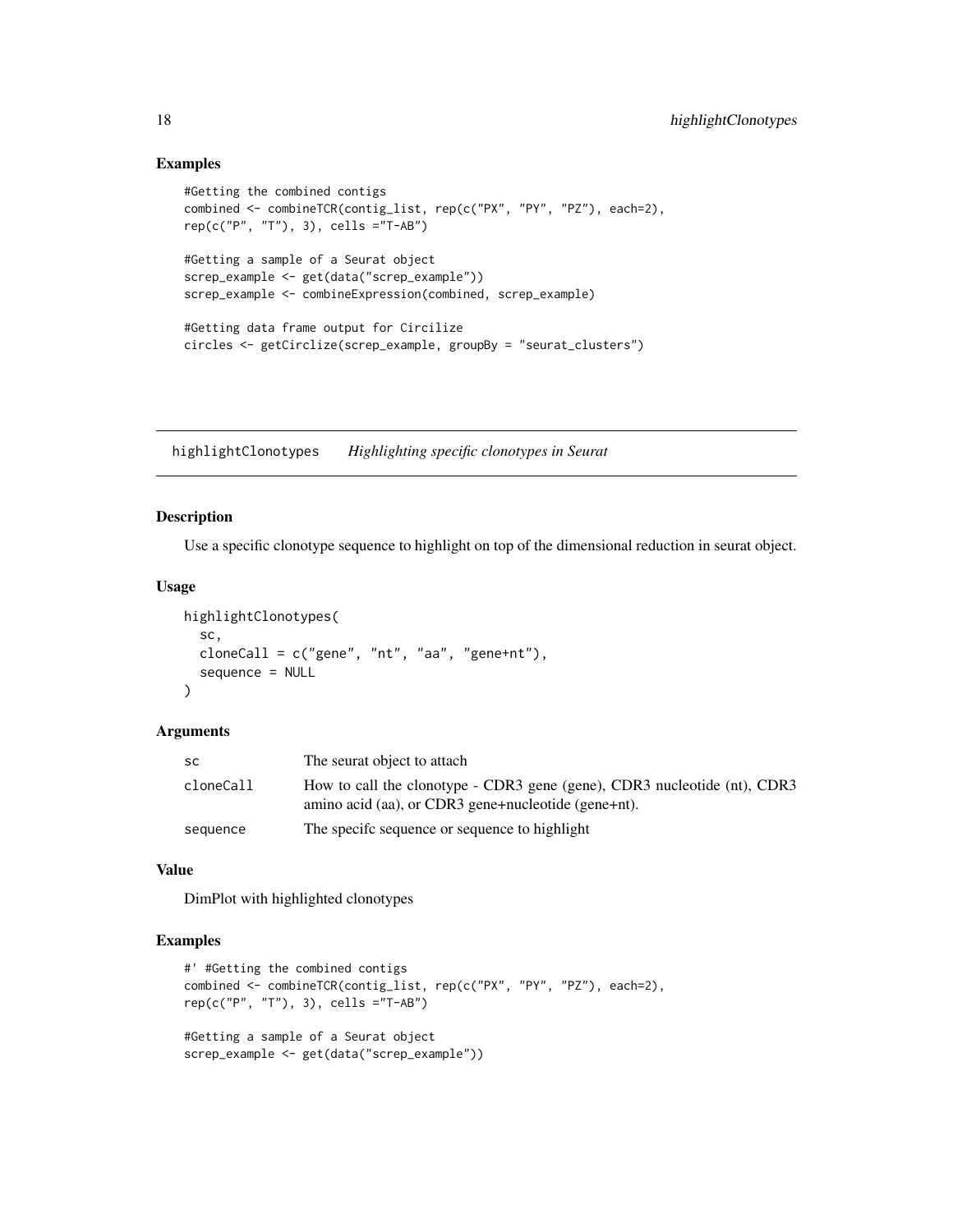# <span id="page-18-0"></span>lengthContig 19

```
#Using combineExpresion()
screp_example <- combineExpression(combined, screp_example )
#Using highlightClonotype()
screp_example <- highlightClonotypes(screp_example, cloneCall= "aa",
sequence = c("CAVNGGSQGNLIF_CSAEREDTDTQYF"))
```
lengthContig *Demonstrate the distribution of lengths filtered contigs.*

# Description

This function takes the output of combineTCR(), combineBCR(), or expression2List() and displays either the nucleotide (nt) or amino acid (aa) sequence length. The sequence length visualized can be selected using the chains parameter, either the combined clonotype (both chains) or across all single chains. Visualization can either be a histogram or if scale = TRUE, the output will be a density plot. Multiple sequencing runs can be group together using the group parameter. If a matrix output for the data is preferred, set exportTable = TRUE.

# Usage

```
lengthContig(
  df,
  cloneCall = "aa",
  group = NULL,
  scale = FALSE,
  chains = "combined",
  exportTable = FALSE
\mathcal{E}
```
#### Arguments

| df          | The product of combineTCR(), combineBCR(), or expression2List()                 |
|-------------|---------------------------------------------------------------------------------|
| cloneCall   | How to call the clonotype - CDR3 nucleotide (nt), CDR3 amino acid (aa).         |
| group       | The group header for which you would like to analyze the data.                  |
| scale       | Converts the graphs into denisty plots in order to show relative distributions. |
| chains      | Whether to keep clonotypes "combined" or visualize by chain.                    |
| exportTable | Returns the data frame used for forming the graph.                              |

#### Value

ggplot of the discrete or relative length distributions of clonotype sequences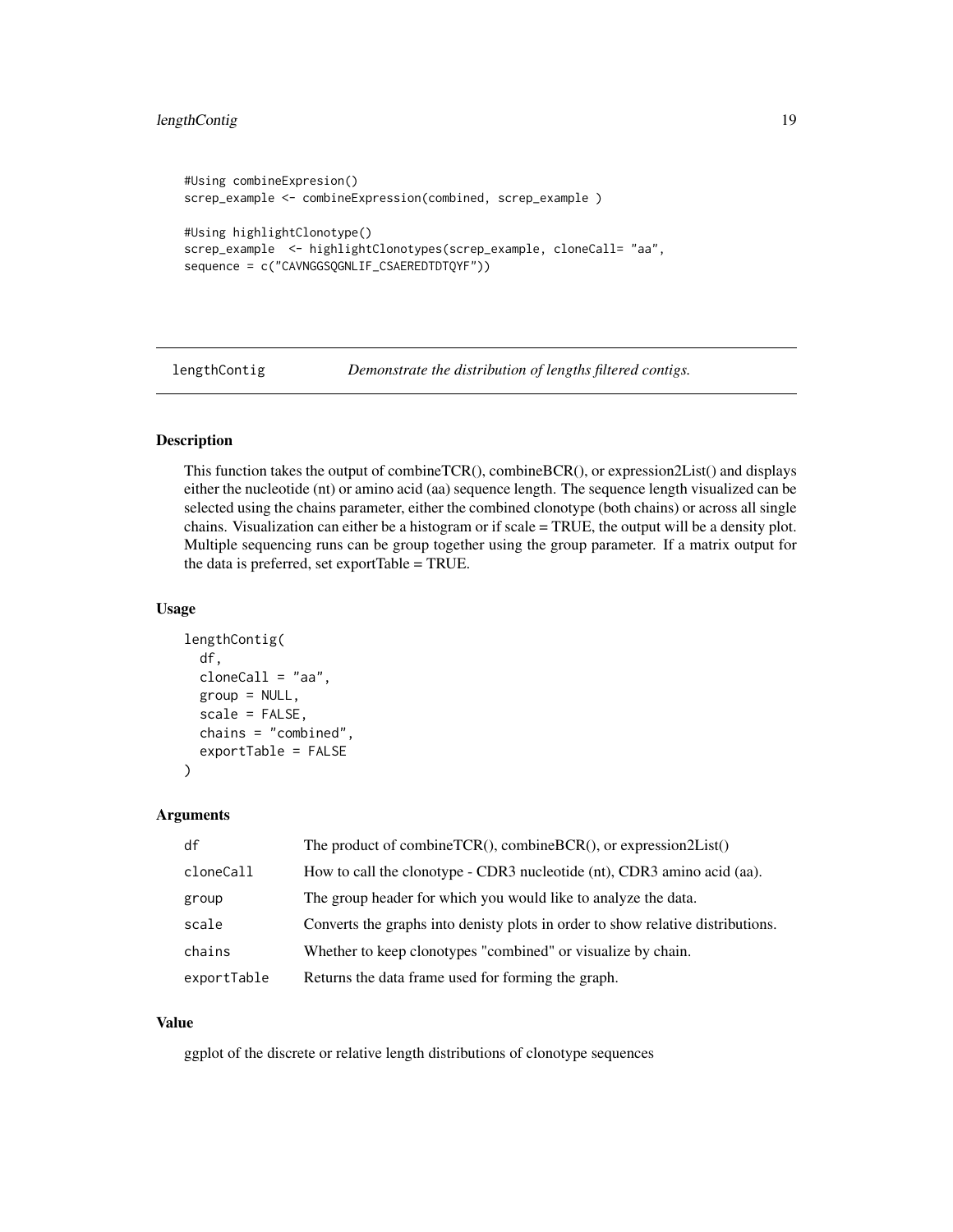# Examples

```
#Making combined contig data
x <- contig_list
combined <- combineTCR(x, rep(c("PX", "PY", "PZ"), each=2),
rep(c("P", "T"), 3), cells ="T-AB")
lengthContig(combined, cloneCall="aa", chains = "combined")
```
occupiedscRepertoire *Visualize the number of single cells with clonotype frequencies by cluster*

# Description

View the count of clonotypes frequency group in seurat or SCE object meta data after combineExpression(). The visualization will take the new meta data variable "cloneType" and plot the number of cells with each designation using a secondary variable, like cluster. Credit to the idea goes to Drs. Carmona and Andreatta and their work with [ProjectTIL](https://github.com/carmonalab/ProjecTILs).

# Usage

```
occupiedscRepertoire(sc, x.axis = "cluster", exportTable = FALSE)
```
#### Arguments

| -SC         | The seurat or SCE object to visualize after combine Expression(). For SCE ob-<br>jects, the cluster variable must be in the meta data under "cluster". |
|-------------|--------------------------------------------------------------------------------------------------------------------------------------------------------|
| x.axis      | The variable in the meta data to graph along the x.axis                                                                                                |
| exportTable | Exports a table of the data into the global environment in addition to the visual-<br>ization                                                          |

#### Value

Stacked bar plot of counts of cells by clonotype frequency group

```
#Getting the combined contigs
combined <- combineTCR(contig_list, rep(c("PX", "PY", "PZ"), each=2),
rep(c("P", "T"), 3), cells ="T-AB")
#Getting a sample of a Seurat object
screp_example <- get(data("screp_example"))
sce <- suppressMessages(Seurat::UpdateSeuratObject(screp_example))
sce <- Seurat::as.SingleCellExperiment(sce)
#Using combineExpresion()
sce <- combineExpression(combined, sce)
```
<span id="page-19-0"></span>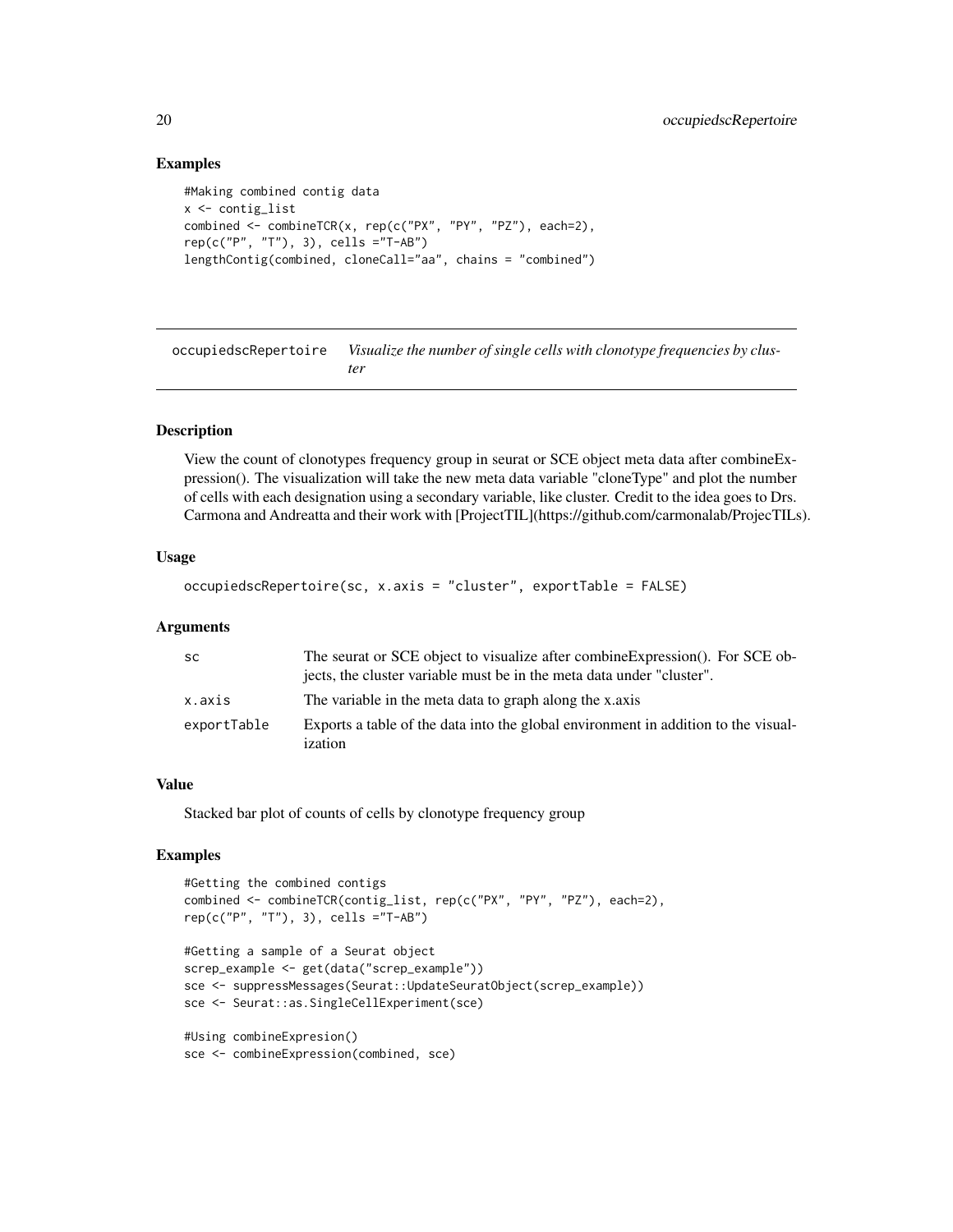```
#Using occupiedscRepertoire()
occupiedscRepertoire(sce, x.axis = "cluster")
table <- occupiedscRepertoire(sce, x.axis = "cluster", exportTable = TRUE)
```
quantContig *Quantify the unique clonotypes in the filtered contigs.*

# Description

This function takes the output from combineTCR(), combineBCR(), or expression2List() and quantifies unique clonotypes. The unique clonotypes can be either reported as a raw output or scaled to the total number of clonotypes recovered using the scale parameter. Multiple sequencing runs can be group together using the group parameter. If a matrix output for the data is preferred, set exportTable = TRUE.

#### Usage

```
quantContig(
  df,
 cloneCall = "gene+nt",
  scale = FALSE,
  group = NULL,exportTable = FALSE
)
```
# Arguments

| df          | The product of combineTCR() combineBCR() or expression2List().                                                                  |
|-------------|---------------------------------------------------------------------------------------------------------------------------------|
| cloneCall   | How to call the clonotype - CDR3 gene (gene), CDR3 nucleotide (nt), CDR3<br>amino acid (aa), or CDR3 gene+nucleotide (gene+nt). |
| scale       | Converts the graphs into percentage of unique clonotypes.                                                                       |
| group       | The column header used for grouping.                                                                                            |
| exportTable | Returns the data frame used for forming the graph                                                                               |

# Value

ggplot of the total or relative unique clonotypes

```
#Making combined contig data
x <- contig_list
combined <- combineTCR(x, rep(c("PX", "PY", "PZ"), each=2),
rep(c("P", "T"), 3), cells ="T-AB")
quantContig(combined, cloneCall="gene+nt", scale = TRUE)
```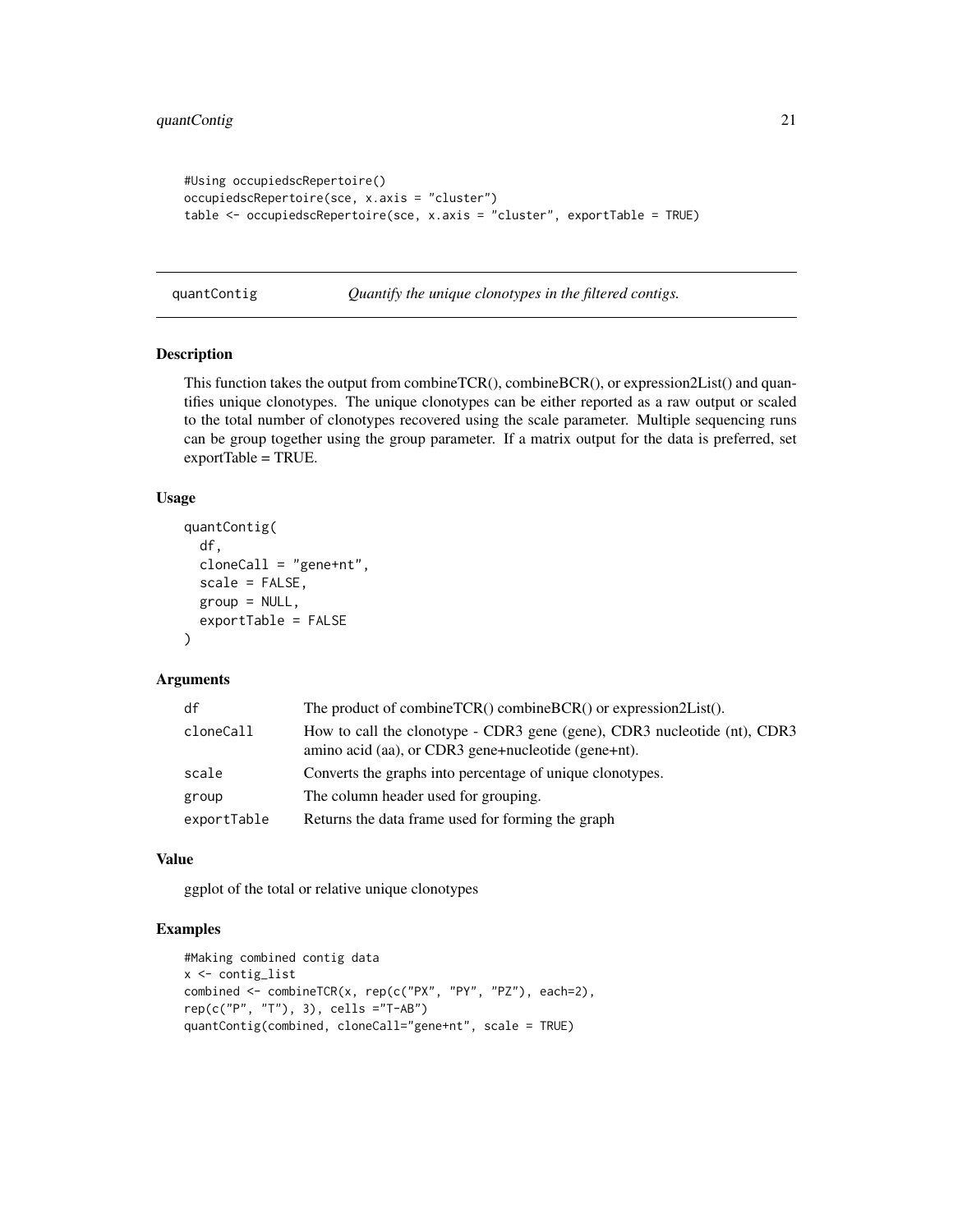<span id="page-21-0"></span>

#### Description

A seurat object of 1000 single T cells derived from 3 clear cell renal carcinoma patients.

|  | Startrac |
|--|----------|
|  |          |

Startrac *The Startrac Class*

#### **Description**

The Startrac object store the data for tcr-based T cell dynamics analyis. The slots contained in Startrac object are listed below:

# Slots

- aid character. aid of the object, used for identification of the object. For example, patient id. default: "AID"
- cell.data data.frame. Each line for a cell, and these columns as required: 'Cell\_Name', 'clone.id', 'patient', 'majorCluster', 'loc'
- cell.perm.data object. list of 'Startrac" objects constructed from permutated cell data
- clonotype.data data.frame. Each line for a clonotype; contain the clonotype level indexes information
- cluster.data data.frame. Each line for a cluster; contain the cluster level indexes information
- pIndex.migr data.frame. Each line for a cluster; pairwise migration index between the two locations indicated in the column name.
- pIndex.tran data.frame. Each line for a cluster; pairwise transition index betwwen the two major clusters indicated by the row name and column name.
- cluster.sig.data data.frame. Each line for a cluster; contains the p values of cluster indices.
- pIndex.sig.migr data.frame. Each line for a cluster; contains the p values of pairwise migration indices.
- pIndex.sig.tran data.frame. Each line for a cluster; contains the p values of pairwise transition indices.
- clonotype.dist.loc matrix. Each line for a clonotype and describe the cells distribution among the locations.
- clonotype.dist.cluster matrix. Each line for a clonotype and describe the cells distribution among the clusters.
- clust.size array. Number of cells of each major cluster.
- patient.size array. Number of cells of each patient.
- clone.size array. Number of cells of each clone.
- clone2patient array. Mapping from patient id to clone id.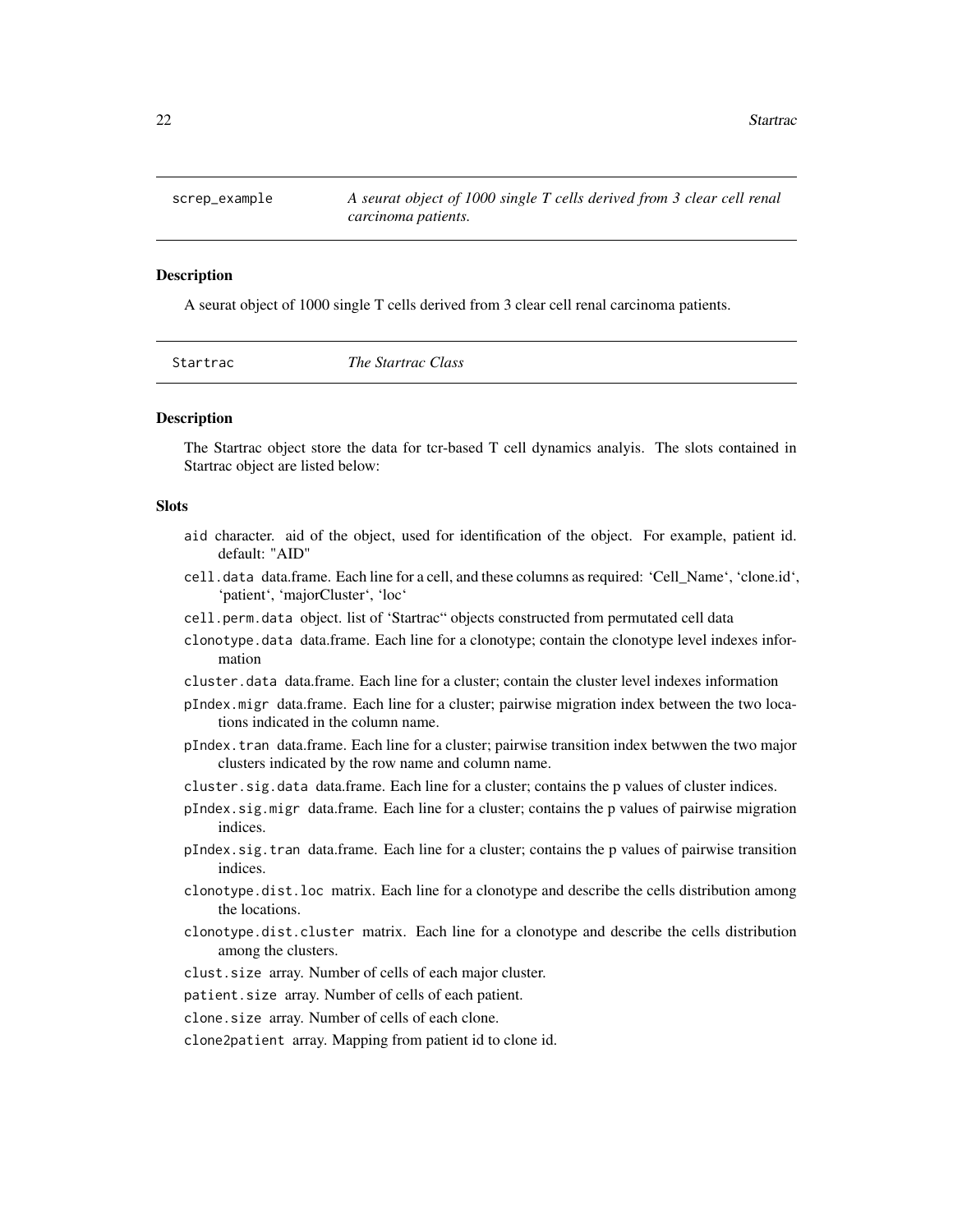<span id="page-22-0"></span>StartracDiversity *Diversity indices for single-cell RNA-seq*

## Description

This function utilizes the Startrac R package derived from [PMID: 30479382](https://pubmed.ncbi.nlm.nih.gov/30479382/) Required to run the function, the "type" variable needs to include the difference in where the cells were derived. The output of this function will produce 3 indices: expa (clonal expansion), migra (cross-tissue migration), and trans (state transition). In order to understand the underlying analyses of the outputs please read and cite the linked manuscript.

# Usage

```
StartracDiversity(
  sc,
  type = "Type",
  sample = NULL,
  by = "overall",
  exportTable = FALSE
)
```
# Arguments

| <b>SC</b>   | The seurat or SCE object to visualize after combine Expression(). For SCE ob-<br>jects, the cluster variable must be in the meta data under "cluster". |
|-------------|--------------------------------------------------------------------------------------------------------------------------------------------------------|
| type        | The column header in the meta data that gives the where the cells were derived<br>from, not the patient sample IDs                                     |
| sample      | The column header corresponding to individual samples or patients.                                                                                     |
| by          | Method to subset the indices by either overall (across all samples) or by specific<br>group                                                            |
| exportTable | Returns the data frame used for forming the graph                                                                                                      |

#### Value

ggplot object of Startrac diversity metrics

```
#Getting the combined contigs
combined <- combineTCR(contig_list, rep(c("PX", "PY", "PZ"), each=2),
rep(c("P", "T"), 3), cells ="T-AB")
#Getting a sample of a Seurat object
screp_example <- get(data("screp_example"))
screp_example <- combineExpression(combined, screp_example)
#Using occupiedscRepertoire()
```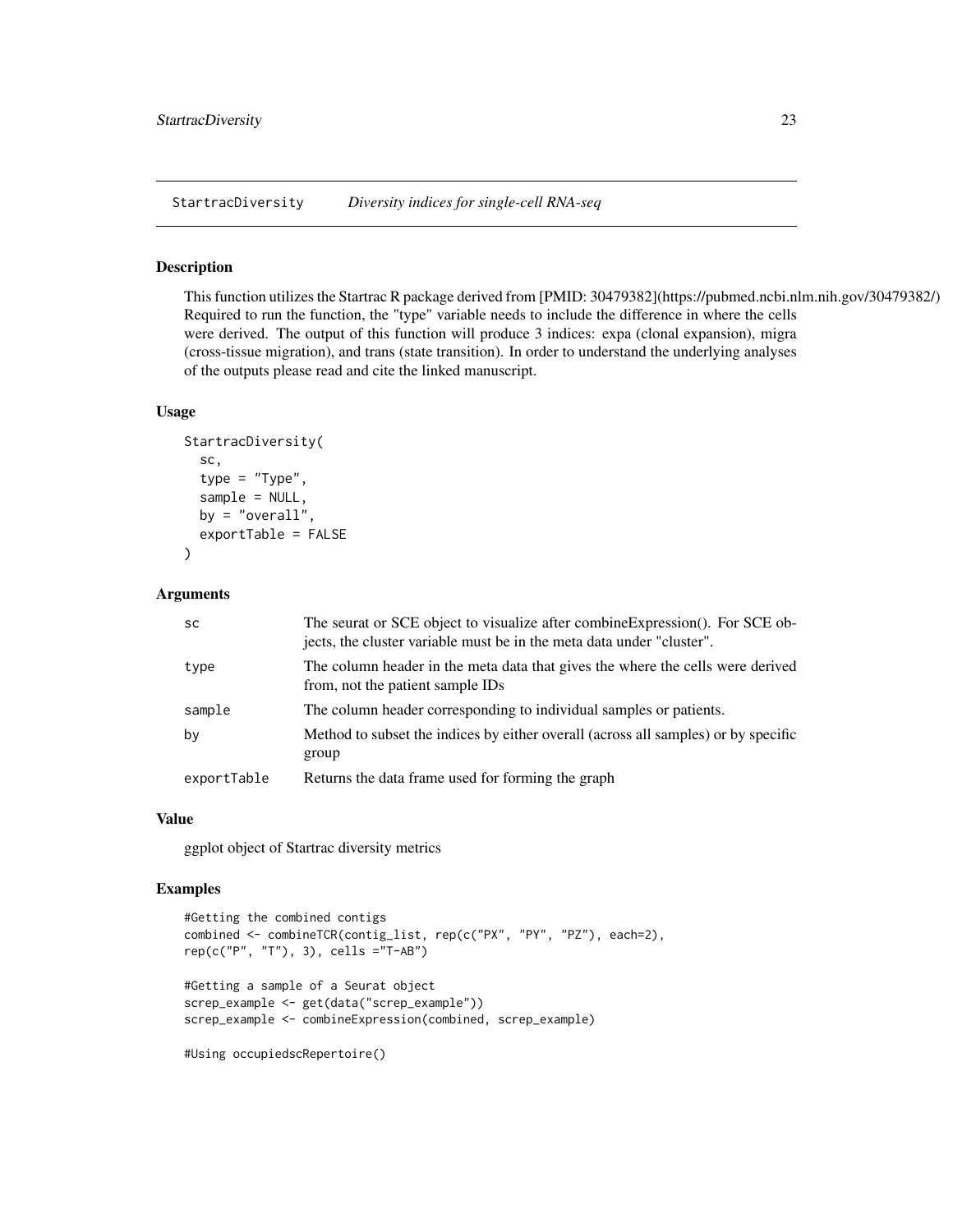```
StartracDiversity(screp_example, type = "Type", sample = "Patient", by = "overall")
```
stripBarcode *Removing any additional prefixes to the barcodes of filtered contigs.*

#### Description

Removing any additional prefixes to the barcodes of filtered contigs.

#### Usage

```
stripBarcode(contigs, column = 1, connector = "_", num_connects = 3)
```
# Arguments

| contigs      | The raw loaded filtered_contig_annotation.csv                                                |
|--------------|----------------------------------------------------------------------------------------------|
| column       | The column in which the barcodes are listed                                                  |
| connector    | The type of character in which is attaching the defualt barcode with any other<br>characters |
| num_connects | The number of strings combined with the connectors                                           |

# Value

list with the suffixes of the barcodes removed.

# Examples

```
stripBarcode(contig_list[[1]], column = 1, connector = "_", num_connects = 1)
```

| subsetContig | Subset the product of combineTCR $()$ combineBCR $()$ or expres- |  |  |
|--------------|------------------------------------------------------------------|--|--|
|              | sion2List()                                                      |  |  |

# Description

This function allows for the subsetting of the product of combineTCR() combineBCR() or expression2List() by the name of the individual list element. In general the names of are samples  $+$   $-$  + ID, allowing for users to subset the product of combineTCR(), combineBCR(), or expression2List() across a string or individual name.

## Usage

```
subsetContig(df, name, variables = NULL)
```
<span id="page-23-0"></span>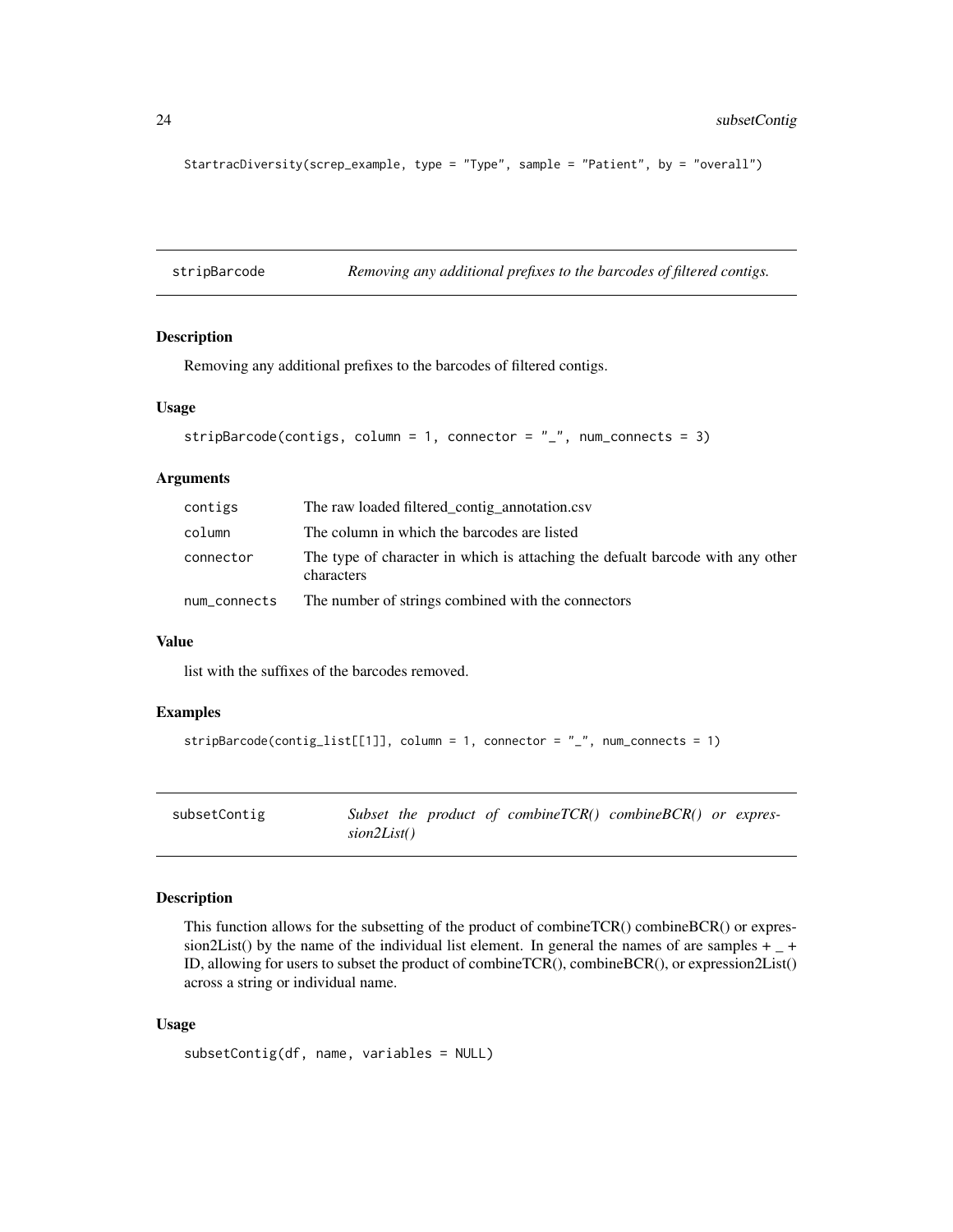# subsetContig 25

# Arguments

| df        | The product of combineTCR(), combineBCR(), or expression2List(). |
|-----------|------------------------------------------------------------------|
| name      | The column header you'd like to use to subset.                   |
| variables | The values to subset by, must be in the names (df).              |

# Value

list of contigs that have been filtered for the name parameter

```
x <- contig_list
combined <- combineTCR(x, rep(c("PX", "PY", "PZ"), each=2),
rep(c("P", "T"), 3), cells ="T-AB")
subset <- subsetContig(combined, name = "sample", variables = c("PX"))
```